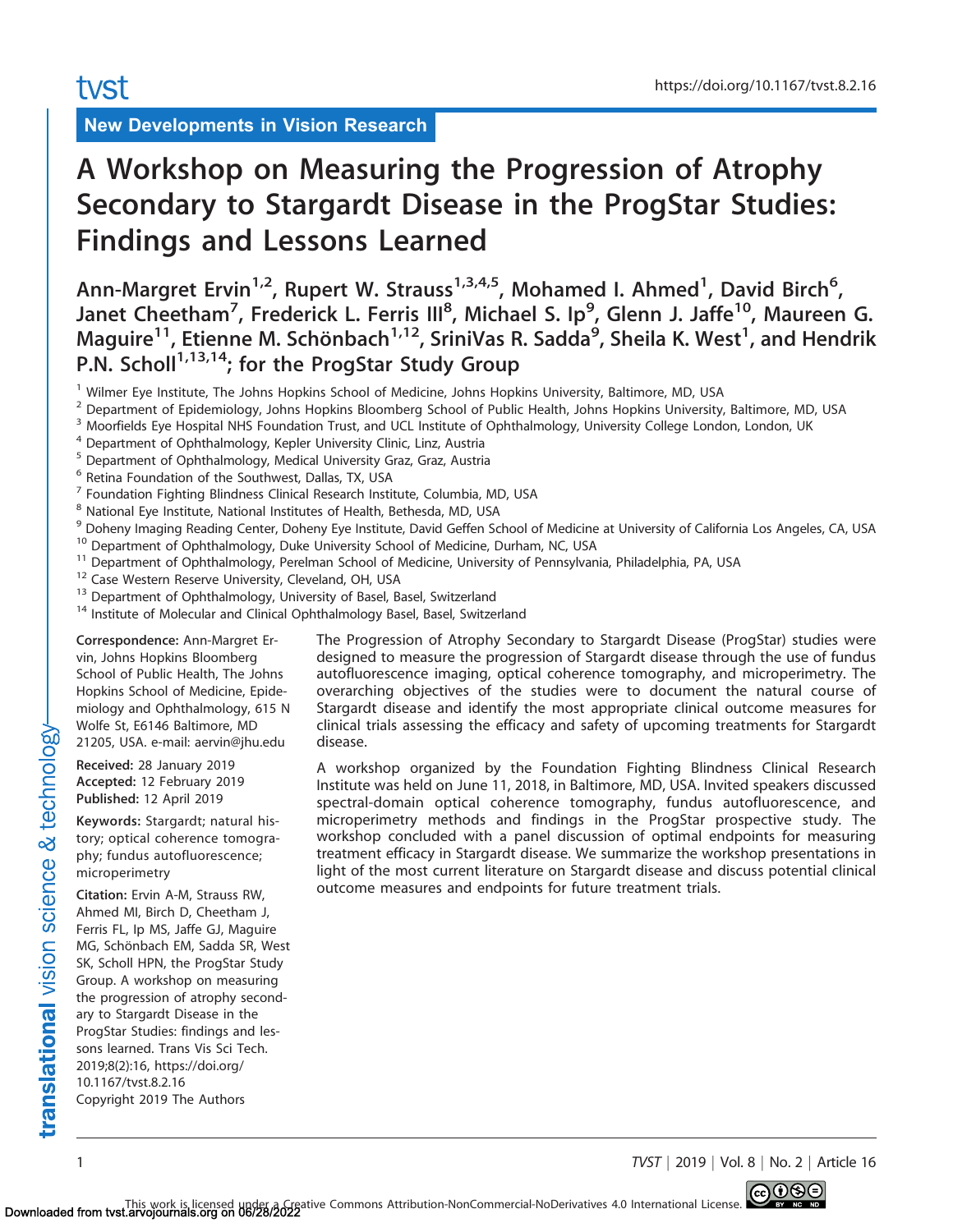## Introduction

Stargardt disease (STGD1, OMIM: 248200) is an autosomal recessive inherited disorder associated with mutations in the ABCA4 gene and, despite being a rare disease, is considered the most prevalent juvenile retinal dystrophy affecting 1 in 8000 to 10,000 persons.<sup>1,2</sup> The initial presentation and progression of Stargardt disease is highly variable, though bilateral visual impairment with accompanying macular atrophy and lesions (flecks) at the level of the retinal pigment epithelium (RPE) are most consistently seen in affected patients. Advanced retinal imaging techniques, such as fundus autofluorescence (FAF) and spectral-domain optical coherence tomography (SD-OCT) are crucial to monitor the progression of STGD1, as more commonly used techniques such as ophthalmoscopy may be less sensitive to detect mild retinal abnormalities.<sup>3</sup> Currently, there are no approved treatments for STGD1, but investigational treatments, including gene therapy, pharmacotherapy, and stem cell therapy have been examined in preclinical studies and phase I/II clinical trials.<sup>[2](#page-13-0),[4,5](#page-13-0)</sup>

The Natural History of the Progression of Atrophy Secondary to Stargardt Disease (ProgStar) studies were landmark retrospective and prospective observational studies of the natural progression of STGD1 in a large international cohort (NCT019778465). ProgStar investigators aimed to not only characterize the natural history of STGD1 but also to assess candidate outcomes for inclusion as primary or secondary endpoints in future treatment trials. In the ProgStar studies, progression of STGD1 was assessed via multimodal imaging including FAF imaging, SD-OCT, and functional testing including scotopic microperimetry (MP), mesopic MP, and changes in best-corrected visual acuity  $(BCVA)$ .<sup>[6,7](#page-13-0)</sup>

The design and methods of the ProgStar studies and baseline characteristics of the participants have been previously reported.<sup>[7](#page-13-0)</sup> Briefly, in the retrospective study, FAF images and clinical examination findings from a minimum of two, up to four visits at least 24 months apart were obtained from the medical records of patients who met prespecified criteria including the presence of greater than or equal to two diseasecausing mutations in the ABCA4 gene or one ABCA4 mutation with at least one eye with flecks at the level of the RPE typical for  $STGD1$ .<sup>[7](#page-13-0)</sup> In the prospective study, patients who also met prespecified criteria including the presence of greater than or equal to two disease-causing mutations in the *ABCA4* gene or one

ABCA4 mutation with one or both eyes with flecks at the level of the RPE typical for STGD1 completed clinical examinations, retinal imaging by FAF and SD-OCT, and mesopic MP every 6 months for 24 months. In a subset of patients, an ancillary study (the Scotopic Microperimetric Assessment of Rod Function in Stargardt Disease [SMART] study) was conducted to determine rod function.<sup>6</sup>

There were 259 participants (488 eyes) enrolled in the ProgStar prospective study between October 21, 2013, and January 30, 2015, and participants were followed through March 2017.

In June 2018, ProgStar investigators, retinal specialists, clinical trialists, industry representatives, and other stakeholders participated in a workshop to review the progression of STGD1 in the ProgStar prospective study. Participants reviewed SD-OCT, FAF, and MP methods and findings with commentary on the feasibility of these potential modalities for future STGD1 treatment trials. Stakeholders participated in a discussion of future directions to acquire and grade retinal images and a panel discussion of optimal endpoints for treatment trials. The objectives of the workshop are highlighted in [Table 1](#page-2-0). The scientific content of this meeting, selected by Hendrik Scholl from the University of Basel and FFBCRI, is summarized in light of the published literature on Stargardt and other retinal dystrophies.

## SD-OCT Methods and Findings in the ProgStar Prospective Study

## ProgStar OCT Acquisition and Grading Methods–Michael Ip

Michael Ip described the grading protocol for OCT images acquired during the ProgStar prospective study. SD-OCT images were graded at the Doheny Image Reading Center (DIRC) by two graders and consensus reached via adjudication or review by a DIRC investigator. Proprietary software was used to provide manual/semiautomated segmentation of the OCT scans into six boundaries: the inner limiting membrane (ILM), outer plexiform layer (OPL), the external limiting membrane (ELM), the photoreceptor inner segment (IS)–outer segment (OS) junction (ellipsoid zone [EZ]), the RPE inner, and inner choroid.

The grading variables included both qualitative and quantitative analysis of OCT imaging. Graders assessed the presence and/or foveal involvement of intraretinal and subretinal fluid, intraretinal hyper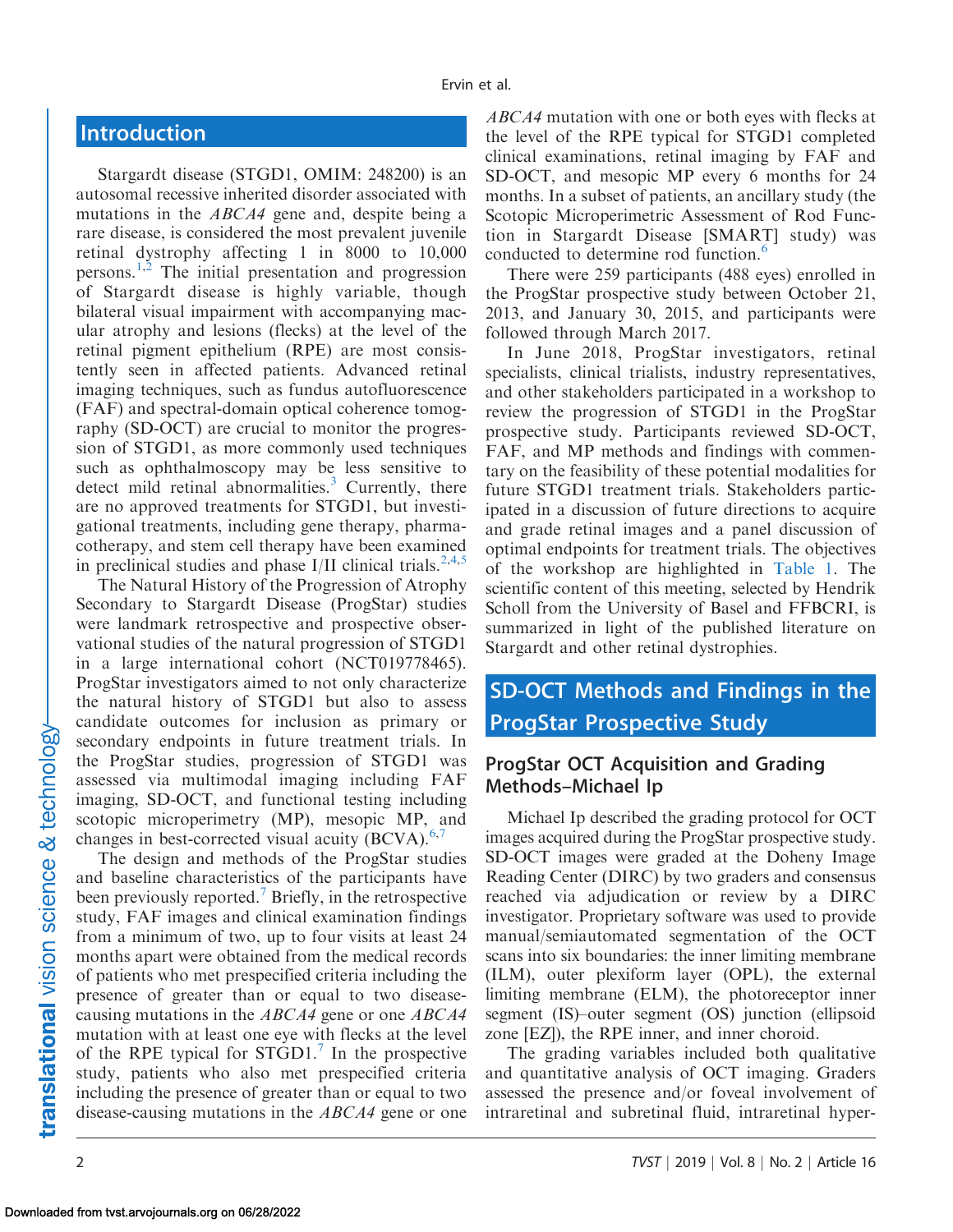<span id="page-2-0"></span>Table 1. ProgStar Workshop Objectives

- 1. Review the methods used to measure the progression of Stargardt disease.
- 2. Review ProgStar prospective study results, including longitudinal changes from OCT imaging and the replicate OCT grading project.
- 3. Compare Stargardt OCT findings with other inherited retinal diseases.
- 4. Compare OCT findings to FAF and MP results.
- 5. Discuss future enhancements to SD-OCT image acquisition and grading methods.
- 6. Discuss methods of analyzing functional deficits subsequent to changes in OCT.
- 7. Discuss the utility of endpoints for future Stargardt treatment trials.

reflectivity, epiretinal membrane, vitreomacular traction, and choroidal thickness under the foveal center point (qualitative). From the segmentation of the six boundaries, graders assessed mean thickness and preserved area measurements for three Early Treatment Diabetic Retinopathy Study (ETDRS) rings (foveal central subfield, inner ring, and outer ring):

- Total Retinal thickness—from the ILM to the choroid inner layer
- Inner retinal thickness—from the ILM to OPL inner layer
- Outer nuclear layer complex—from the OPL inner layer to the ELM
- Photoreceptor IS—from the ELM to the posterior side of the EZ (IS-OS junction)
- Photoreceptor OS—from the posterior EZ to the photoreceptor segment outer layer
- RPE—from the RPE inner boundary to the choroid inner boundary

There were several challenges encountered when grading images. Continuous segmentation of the photoreceptor IS and OS layer boundaries was challenging due to EZ layer disruption, or difficulties in demarcating the EZ band (Fig. 1). The ProgStar grading protocol for demarcating boundaries in the presence of EZ band disruption was to join or ''snap up'' the ELM, EZ, and the photoreceptor outer layer (Fig. 1); hence, the resulting thickness and area measurements for the inner and outer photoreceptor segments at the disrupted area was zero. While some IS and OS tissue may be lost, this approach maximized grader reproducibility in determining IS and OS layer thickness and area measurements.

The presence of flecks may also impair the ability to demarcate the EZ band. In ProgStar, if the fleck was present in all layers, the "snap up" protocol was used as described above. If the EZ band was adjacent to the fleck, then the EZ line was drawn over the fleck. With the EZ drawn over the fleck, the IS was preserved, and depending on the size of the fleck, the OS layer may be preserved (smaller fleck) or absent (larger fleck). There were also areas where the RPE was preserved or absent but others where the presence or absence was not clear. DIRC investigators established criteria to assess RPE atrophy that were adapted from the Classification of Atrophy Meetings program<sup>[8](#page-13-0)</sup>:

- Presence of thinning or absence of a hyperreflective layer corresponding with RPE
- Collapse of outer retinal layers
- Hypertransmission into the choroid

Another obstacle was the need for manual correction of software algorithm failures, especially in the area of atrophy. $9,10$  $9,10$  In STGD1, there is very high reflectivity, and significant work is required to manually correct the segmentation of individual retinal layers. The segmentation protocol was amended, and at least 25 B-scans were graded instead of all 49 B-scans as originally proposed, without any loss of information. Even with this modification, the Prog-Star OCT grading protocol required approximately 6 to 8 hours per eye.



Figure 1. EZ layer disruption. PRS outer, photoreceptor segment layer - outer.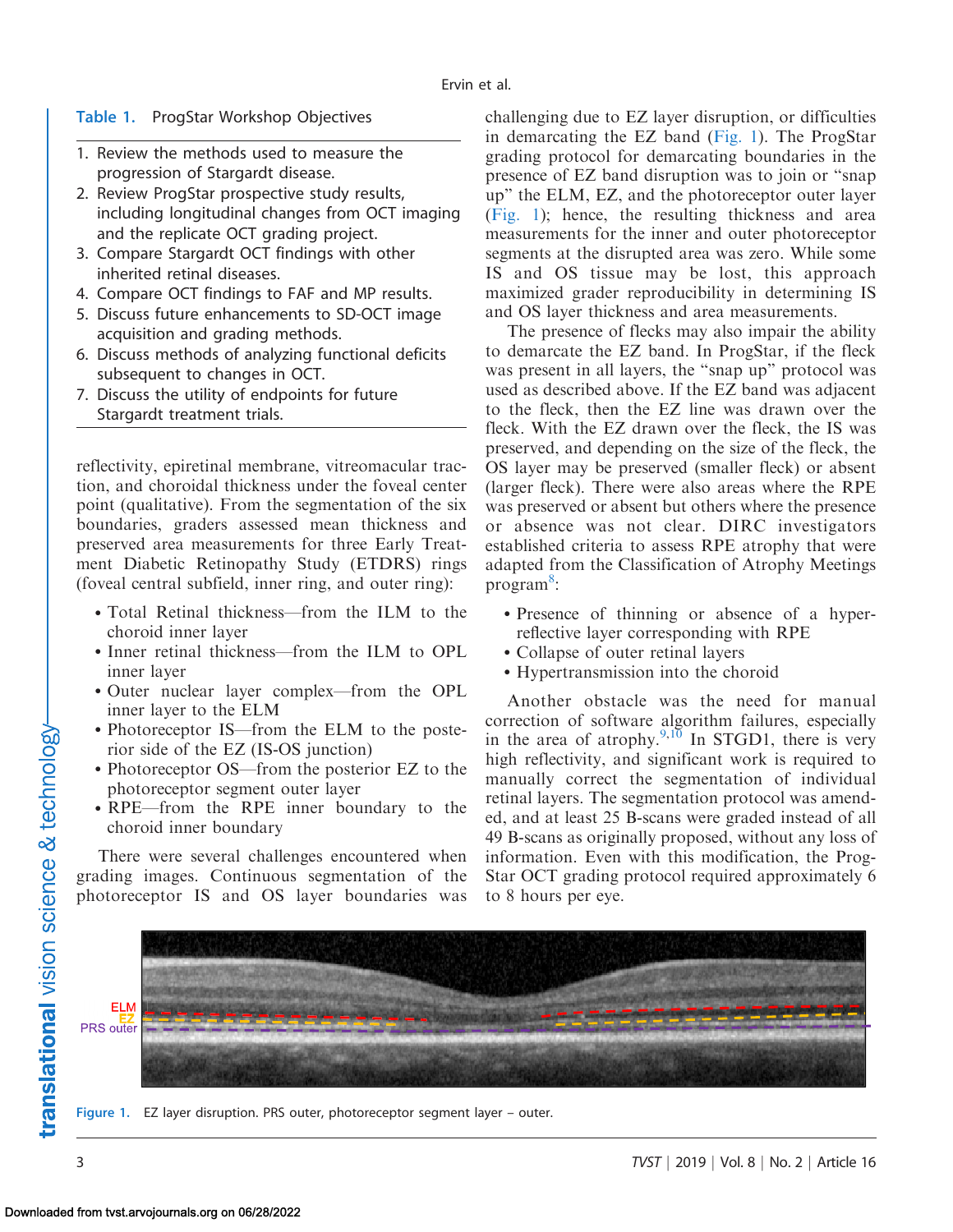Michael Ip concluded with suggestions and considerations for future studies that include SD-OCT. The ProgStar prospective study results will help identify the most promising potential outcome measures. Especially the combination of several layers (e.g., IS and OS) or the outer retina may increase the reliability of grading and also facilitate the grading process. As imaging technology is further improved, better resolution may also increase the benefit of this high-resolution imaging technology. Technical improvements may also help pave the way toward fully automated segmentation algorithms and overcome the need for manual segmentation.

#### Replicate OCT Grading Project–Sheila West

Sheila West discussed a ProgStar ancillary project to assess the degree of variability in the grading of SD-OCT images in the ProgStar prospective study. The objectives of the project were to:

- Determine the degree of grading variability for thickness and area of various retinal layers within discrete areas of OCT images
- Relate the grading variability to the baseline thickness and area measurements and assess the potential change over time
- Determine if the mean difference between grades was greater than 0 microns and calculate the intraclass correlation coefficient

The challenges of the OCT grading process in ProgStar and conceivably in other longitudinal studies include use of multiple graders, grader turnover, an extensive manual grading protocol for segmentation and grading, and modifications to the grading protocol over time. In ProgStar, DIRC graders conducting the initial segmentation and grading had access to previous segmentation and grades when determining the grade for an image under review. For the replicate grading project [\(Table](#page-4-0) [2](#page-4-0)), the initial segmentation and grading of the OCT image conducted by the DIRC was compared to an independent second grading of the image by DIRC where the second grading was masked to all grades for that eye.

Thirty images with an inner ring layer thickness  $>$ 0 microns and an outer ring scan area  $\geq 20$  mm<sup>2</sup> were selected for review. Duplicate images from the same eye were excluded.

The investigators of the Replicate OCT Grading Project concluded that grading reproducibility was poor for the RPE layer for the presence or absence of layers in the central subfield, as well as the thickness

and area of the central subfield, inner and outer rings. Since ProgStar required atrophy as an inclusion criterion, most eyes could only have the total retinal thickness evaluated for the central subfield because the IS/OS were already absent; hence and not surprisingly, there were insufficient IS and OS layers to assess reproducibility in grading area or thickness of the central subfield. There was fair reproducibility for grading thickness of the OS layer and evidence of a secular trend in thickness grading for the IS layer with a higher thickness reported for the first grading than the second grading. For the outer nuclear layer (ONL), there was poor reproducibility for grading the inner ring, but fair for grading the outer ring. There was also fair reproducibility for grading the area for inner retina (IR) and total retinal thickness in the outer ring.

## Summary of ProgStar SD-OCT Findings– Hendrik Scholl

Hendrik Scholl presented a summary of the ProgStar prospective study SD-OCT findings that were previously presented (Strauss et al. IOVS. 2018;59:ARVO E-Abstract 1568). The ProgStar SD-OCT imaging acquisition protocol using the Heidel-berg Spectralis (HS) has been previously published.<sup>[7](#page-13-0)</sup>

Qualitative grading parameters with a potentially significant impact on the results of the study were excluded from the analysis; these included ungradable images, eyes with subretinal fluid, epiretinal membrane, and/or vitreo-macular traction. A challenge when analyzing the SD-OCT results was changes in the ''scanned area.'' The expected scan area was 22.23 mm<sup>2</sup>. However, in most of the participants, the fovea was already affected (if not a foveal-sparing phenotype), and foveal centration of the cube scan was difficult if not impossible in a few cases. The preferred retinal locus (PRL) changed during the 24-month follow-up period. As a result, the follow-up function of the HS software could not be applied, and a new "baseline" visit with different resulting "scanned area'' might have been necessary. Although the grading protocol required graders to align the grid according to previous visits after grading and before extracting measurement results, this alignment could not always be achieved for the previous corresponding visit(s). Such difficulties especially affected the outer ring of the ETDRS grid. For analysis, cube scans were excluded as were images where the scanned area of the outer ring was less than 20.00 mm<sup>2</sup>.

Age at first visit, age of symptom onset, gender,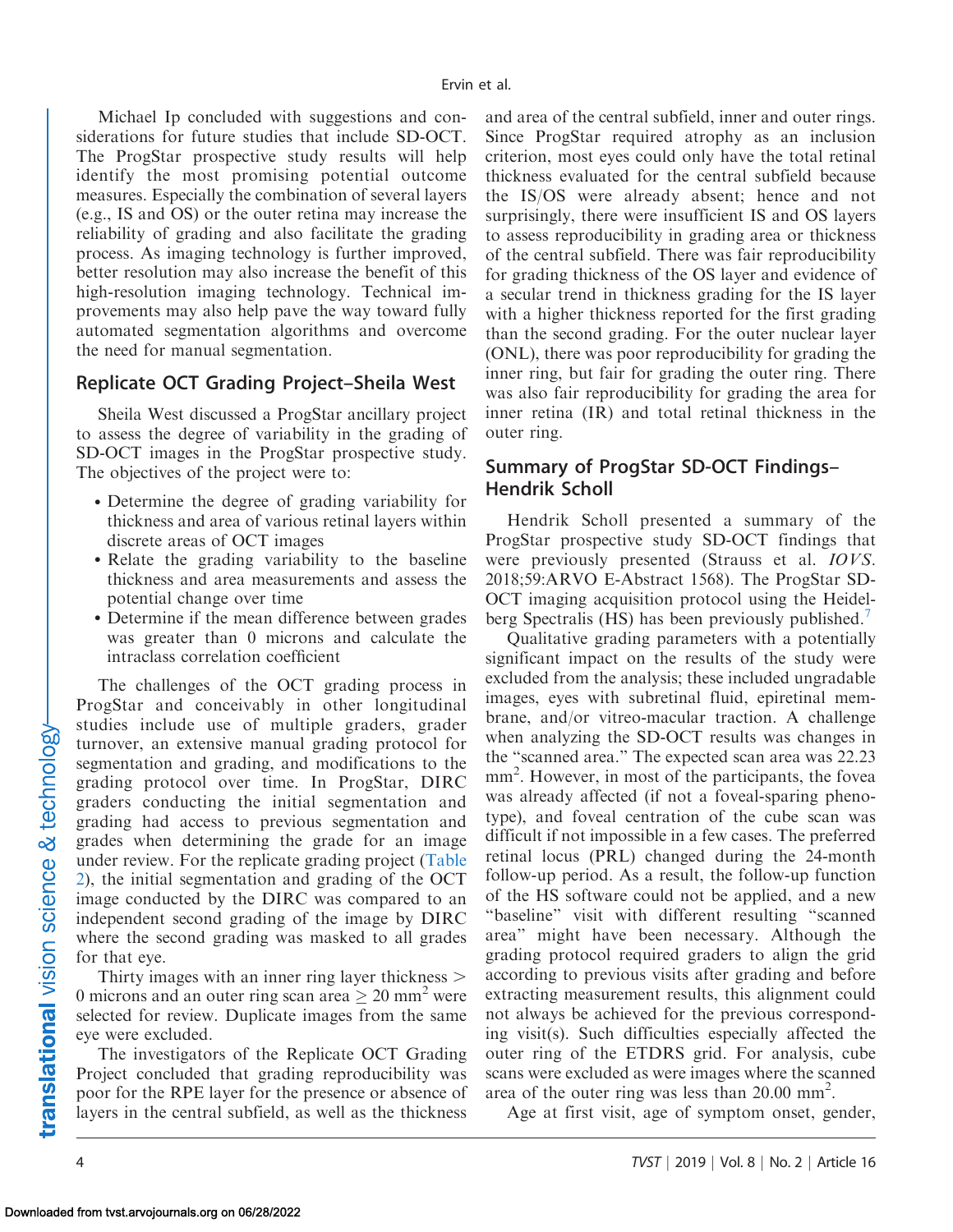| Area                                | Measure Compared                          | Layers                          | <b>Grading Outcome</b>                                                                                                         |
|-------------------------------------|-------------------------------------------|---------------------------------|--------------------------------------------------------------------------------------------------------------------------------|
| Central Subfield                    | Layer thickness (microns)                 | IS, OS, RPE                     | 0 microns vs. $> 0$ microns<br>Kappa – Agreement of first<br>vs. second grading                                                |
| Central Subfield                    | Intact area of central<br>circle $(mm^2)$ | IR, ONL, IS, OS, RPE,<br>Retina | Mean difference<br>Mean of absolute difference<br>Intraclass correlation (ICC) $-$<br>agreement of first vs.<br>second grading |
| Inner Ring and<br><b>Outer Ring</b> | Layer thickness (microns)                 | IR, ONL, IS, OS, RPE,<br>Retina | Mean difference Mean of<br>absolute difference<br>$ICC - agreement$ of first vs.<br>second grading                             |
| Outer Ring                          | Intact area of outer ring<br>$\rm (mm^2)$ | IR, ONL, IS, OS, RPE,<br>Retina | Mean difference Mean of<br>absolute difference<br>$ICC - agreement of first vs.$<br>second grading                             |

<span id="page-4-0"></span>Table 2. Measures and Grading Outcomes in the ProgStar OCT Replicate Grading Project

and race did not significantly differ among enrolled participants versus those enrolled and included in the analyses (data not shown). Due to the inclusion criteria for ProgStar, $\frac{7}{7}$  $\frac{7}{7}$  $\frac{7}{7}$  participants at baseline had a mean thickness of 0 for the ONL (22 eyes; 7%), for the IS and/or OS (273 eyes; 87.5%), or for the RPE (121 eyes; 38.8%).

The mean total retinal thickness was 129.7 µm at baseline and decreased  $3.1 \mu m/year$  over 24 months. Hendrik Scholl presented thickness and intact area summary estimates for baseline, 6, 12, and 24 months. On average there was an increase in the trajectory of IR thickness change, while the ONL, IS, OS, and total retina thickness decreased over the 24 months. All of these findings were statistically significant ( $P \leq$ 0.0001). There was no change in the intact area for IR ( $P = 0.73$ ), while the ONL, IS, and OS intact area trajectory showed a decrease per year over 24 months  $(P < 0.0001)$ .

Based on the analysis of the ProgStar SD-OCT images, Hendrik Scholl concluded that:

- Semiautomated segmentation is essential due to limitations in grading STGD1 atrophic lesions with current software algorithms. Additional manual segmentation is currently still necessary.
- Scanning the entire outer ETDRS ring proved to be difficult in patients with STGD1
- Focusing on a selected set of outcome variables may help offset some challenges
- OCT-derived variables were found to significantly change over 24 months
	- 1. The total retinal thickness decreased in all fields
	- 2. The ONL and IS/OS thickness decreased especially the loss of intact area in the inner ring
	- 3. The inner retina increased in thickness, and this is compatible with inner retinal laminar abnormalities as in other human photoreceptor diseases. This is likely due to the retinal remodeling that accompanies photoreceptor loss as described previously. $^{11}$

SD-OCT provides some of the most promising outcome measures for clinical trials that aim to slow the disease particularly in patients with early stage disease where photoreceptors may still be rescuable by gene-augmentation or pharmacotherapy.

## Lessons Learned From Grading SD-OCT Images in the ProgStar Study–Mohamed Ibrahim-Ahmed

Mohamed Ibrahim-Ahmed discussed several challenges of grading SD-OCT images in ProgStar.

#### Manual Segmentation

One of the greatest challenges was the use of manual segmentation. Fully automated segmentation was initially planned, but the protocol was modified to include manual segmentation only as the software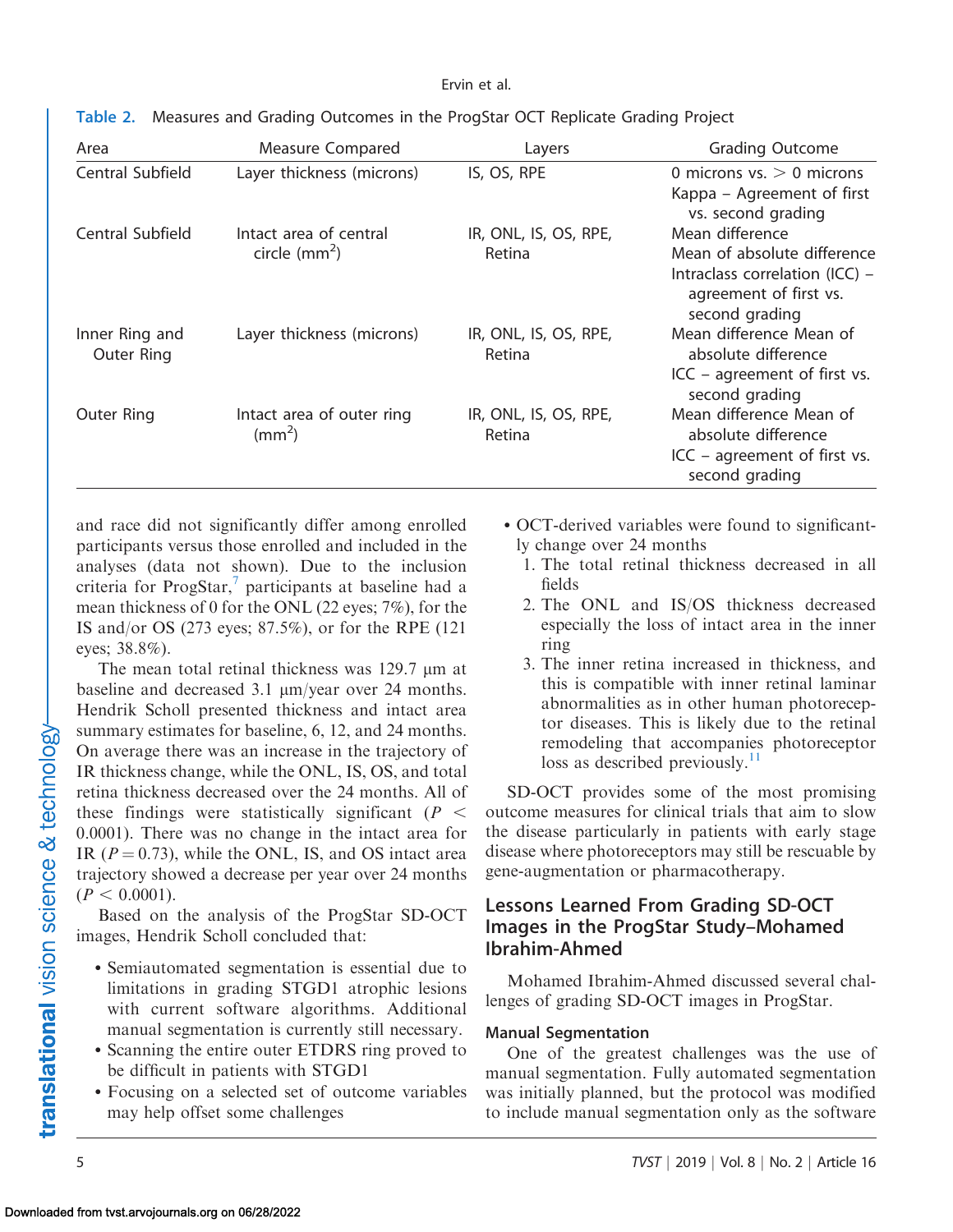algorithm could not account for abnormal retinal structures especially in the areas of atrophy. Manual segmentation, however, is time consuming, costly, and not practical for a clinical trial. Limiting segmentation to one or two boundaries instead of seven boundaries selected in ProgStar may be considered to reduce segmentation time and related costs if using manual or semiautomated segmentation. An evidence-based approach is required, however, to determine which clinically meaningful boundaries should be included. The EZ line provides information on the integrity of the photoreceptors and may be very important in early disease. The outer versus inner retina (ILM) may be meaningful for moderate disease and the OPL (integrity of the outer retina) may be important for identifying geographic atrophy (GA). Another consideration was to measure total retinal thickness only; however, the US Food and Drug Administration (FDA) currently does not accept total retinal thickness as a surrogate endpoint.

#### Segmentation Protocol

One grader selected the sections to be segmented according to guidelines in the protocol and completed the segmentation. There is some subjectivity in the placement of the boundary lines with manual segmentation that may limit the precision of the measurements. Abnormal retinal structures and pathologies such as scar tissue and disruptions of the boundary lines can further influence the precision of the measurements. Michael Ip discussed the protocol used to account for layer boundary disruptions, and future clinical trial investigators should address how to account for disruptions in intact boundaries due to abnormal retinal structures and other pathologies.

#### Masking

Grading was not conducted independently by the two graders, as the second grader was not masked to the findings of the first grader. Neither grader was masked to images from prior ProgStar study visits. This may have biased the assessments; however, this approach has been used to reflect the clinical circumstances in which physicians are able to compare the status with previous ones and will have rather increased the reliability.

It is difficult to assess reproducibility of OCT findings for retinal pathologies due to the diversity of segmentation protocols as well as the myriad of SD-OCT devices used in clinical research though the latter was overcome by the use of a HS SD-OCT device in ProgStar. However, Mohamed IbrahimAhmed suggested that investigators incorporate reproducibility studies into grading protocols and report findings in the published literature.

## Findings From the Macular Telangiectasia Type 2 (MacTel) OCT Project–Glenn Jaffe

Glenn Jaffe discussed the findings from the MacTel OCT Project and future directions for use of SD-OCT to monitor retinal defects.<sup>[12](#page-14-0)</sup> The MacTel Project is a natural history and interventional study of macular telangiectasia type  $2^{13}$  $2^{13}$  $2^{13}$ . The goals of the MacTel OCT project were to automate segmentation of EZ loss, register OCT defects with functional measures using MP images, overlay the EZ loss area with the MP sensitivity map, enhance the process of automated segmentation using deep learning, and assess the suitability of automated segmentation for clinical trials. $12,14$ 

Custom-designed software, the Duke OCT Retinal Analysis Program (DOCTRAP), was used to identify retinal boundaries from the OCT images. High resolution OCT images with dense B-scans were acquired with eye tracking to achieve optimal automated segmentation and to avoid registration artifact complications, problems with resolution, and inadequate scan density.

Using a structure-function correlation approach to segmentation using MacTel OCT, the investigators reconstructed an en face OCT image to reveal the EZ defect area with semiautomatic EZ loss area segmentation. EZ zone thickness was derived from B-scan cross sections. A threshold for the area of EZ zone disruption was estimated and displayed in a 2D or 3D map. This allowed the investigators to monitor EZ zone area loss over time. The OCT image was registered to the MP image using semiautomatic custom registration software.<sup>[12](#page-14-0)</sup> The OCT defect area was then overlayed onto the MP sensitivity map.

Deep learning was applied to automatic segmen-tation of EZ defects in MacTel.<sup>[14](#page-14-0)</sup> A convolutional neural network (CNN) protocol termed ''Deep OCT atrophy detection (DOCTAD),'' was developed to classify volume clusters centered at OCT A-scans as normal or defective (scan includes a EZ defect). The data were used to generate an en face probability map of EZ defects. The DOCTAD method was compared to manual segmentation (gold standard), DOCTRAP, and a different CNN protocol (CNN-GS) in 134 eyes of 67 participants in the phase II MacTel Project.<sup>[14](#page-14-0)</sup> The DOCTAD mean EZ defect area  $(0.71 \text{ mm}^2 \pm$ 0.66) was similar to the manual segmentation method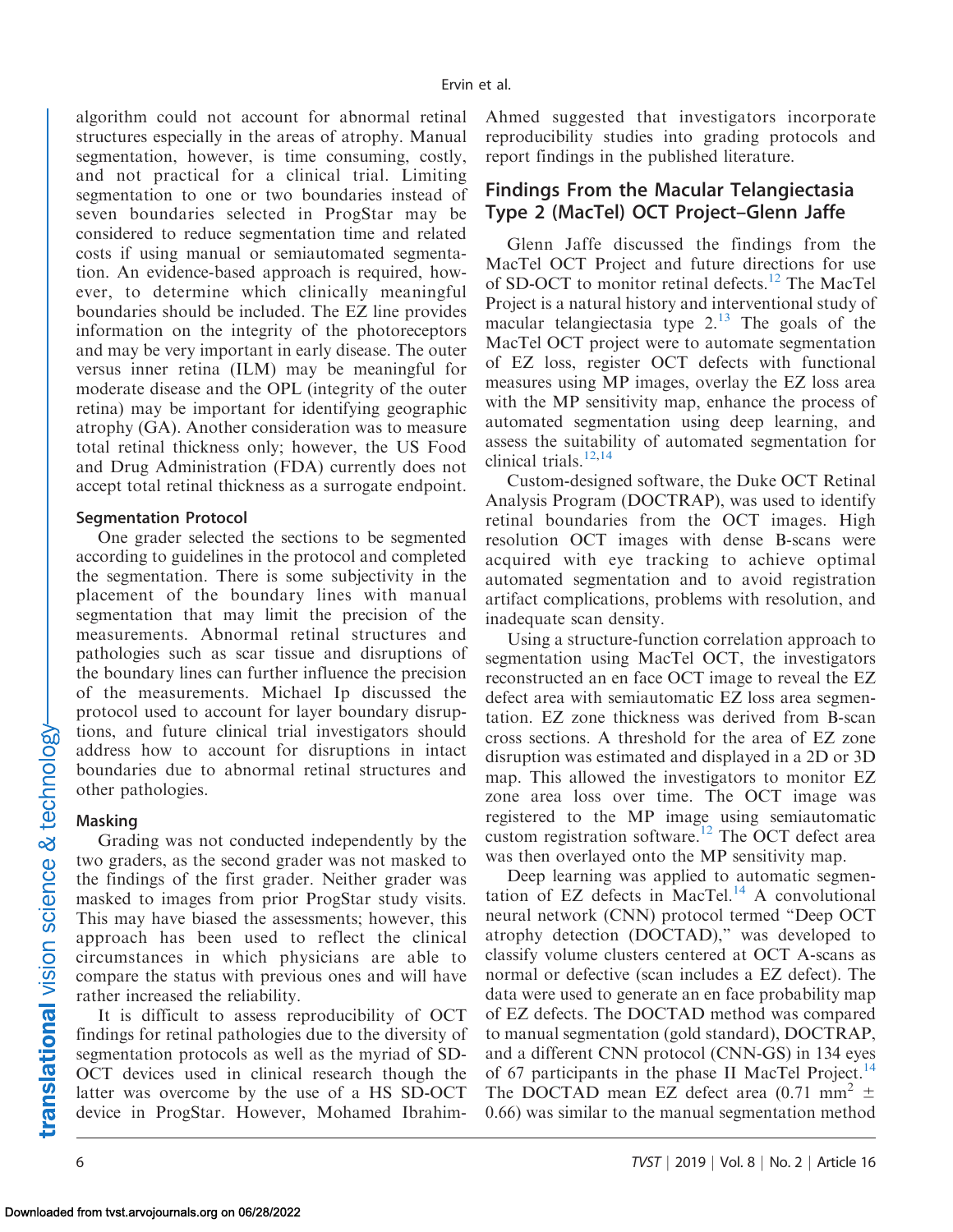$(0.68 \text{ mm}^2 \pm 0.69)$ , and unlike the DOCTRAP (0.03)  $mm^2 \pm 0.04$ ) and CNN-GS (0.32 mm<sup>2</sup>  $\pm$  0.40) methods. The Dice similarity coefficient (DSC), a measure of reproducibility that ranges from 0 (no overlap of segmentation results) to 1 (perfect overlap), was  $0.79 \pm 0.22$  for DOCTAD when compared to manual segmentation. The DSC for DOCTRAP was  $0.06 \pm 0.15$  and  $0.50 \pm 0.23$  for CNN-GS.

Glenn Jaffe concluded that automated segmentation of the EZ is possible in MacTel2 and deep learning methods greatly improve the reliability of automated segmentation when compared to manual segmentation. Deep learning could provide new tools to facilitate to the analysis of OCT images for clinical trials, including Stargardt disease natural history and interventional trials.

#### Innovations in OCT: Relevance to Stargardt Disease and Beyond–SriniVas Sadda

SriniVas Sadda reviewed innovations in OCT technology and image analysis that may be used to identify and monitor Stargardt-related atrophy.

#### Swept Source OCT

En face visualization of OCT data has emerged as a viable technique, but the resolution of en face images has been limited by the scanning speed of OCT. Swept source OCT, which is a Fourier domain OCT technology, is 10 times faster than existing SD-OCT instruments and produces very dense images that are higher resolution and resemble fundus images. $15$ 

#### Adaptive Optics (AO) OCT/Scanning Laser Ophthalmoscopy (SLO)

AO-assisted retinal imaging includes a deformable mirror and wavefront sensor to detect any aberrations in the eye and allow high resolution images down to the cellular level, that is, imaging cones, and with some devices even rods. For STGD1, AO-OCT may assist with the quantification of the photoreceptors at the atrophic margin and also assist with the ability to distinguish debris from intact photoreceptors. $2,16$  $2,16$ 

#### OCT Angiography

OCT angiography incorporates the use of motion contrast whereby scans are repeated in the same location, and the differences between scans are identified and plotted.[17](#page-14-0) OCT angiography allows visualization of the choriocapillaris. Pellegrini et al.<sup>[18](#page-14-0)</sup> assessed the loss of choriocapillaris in 10 patients with STGD1 (20 eyes) compared to 14 patients (20 eyes) with GA. All STGD1 eyes showed complete loss of choriocapillaris in contrast to dry AMD. SriniVas Sadda noted that the choriocapillaris might be considered as an outcome for STGD1, but at present there are limited data to support this and these data are not available in ProgStar.

#### Functional OCT (Optophysiology)

The functional OCT approach utilizes dual lasers. A high speed long wavelength laser is used to acquire repeated scans in the same location but with no stimulation of the photoreceptors.<sup>[19](#page-14-0)</sup> A second visible light laser stimulates the photoreceptors within a localized region and changes in reflectance in retinal layers over time within stimulated regions may provide evidence of function.

#### Automated Image Analysis/Artificial Intelligence

A deep learning approach as discussed by Glenn Jaffe may be considered where the computer is ''trained'' with retinal images with and without atrophy and is then able to distinguish atrophic lesions from images without atrophy based on the prior training. This can also be applied to the assessment of fast or slow disease progressors. Images are fed to the computer, and the computer distinguishes what features to use to identify eyes that rapidly progress. This method has been well established in GA due to age-related macular degeneration (AMD), and preliminary results of the use of automated segmentation using deep CNNs in FAF segmentation shows promise. $20$  Preliminary results are positive with FAF segmentation in  $STGD1<sup>21</sup>$  $STGD1<sup>21</sup>$  $STGD1<sup>21</sup>$ These are currently being applied to en face OCT EZ band segmentation and STGD1 atrophy progression prediction.

## Fundus Autofluorescence

## Progression of Atrophic Lesions Determined by FAF–Rupert Strauss

The primary outcome of ProgStar was to estimate the yearly progression of STGD1 via the growth of atrophic lesions via FAF imaging.<sup>[7](#page-13-0)</sup> The concept of short-wavelength reduced-illuminance autofluorescence imaging (SW-RAFI) method as described by Cideciyan et al.<sup>[22](#page-14-0)</sup> was applied with the first image taken at 25% laser power and a total sensitivity of 87, a second image taken with 25% laser power but the total sensitivity was not fixed. If the images were not of sufficient quality, a third image was acquired with 100% laser power (sensitivity not fixed). The grading protocols applied in ProgStar have been previously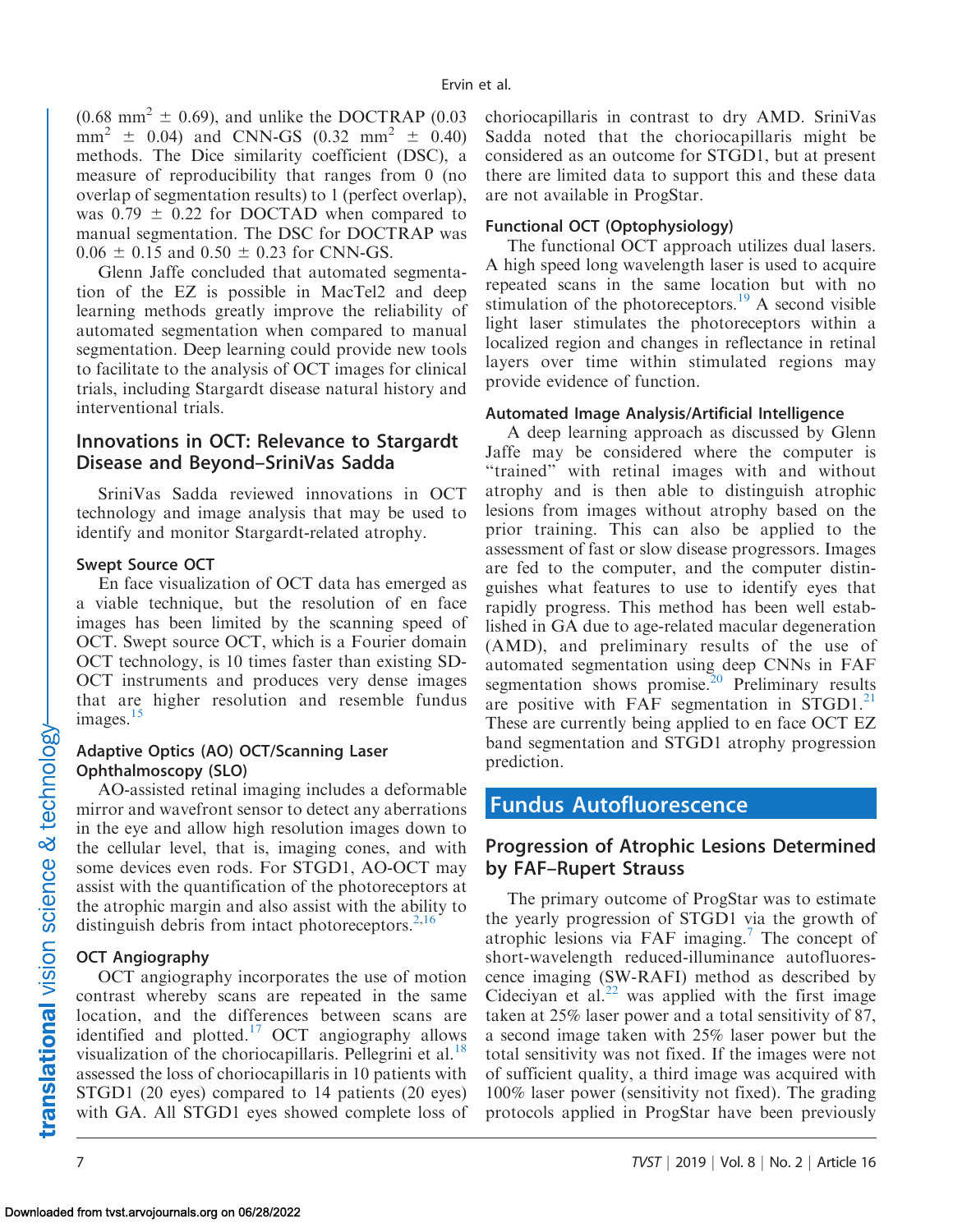described and evaluated.<sup>[7,](#page-13-0)[23–25](#page-14-0)</sup> Briefly, a semiautomated software tool (Heidelberg Engineering Region-Finder) was used for grading atrophic lesions on FAF images, and two distinct types of decreased autofluorescence (DAF) were quantified: the level of darkness of an area of DAF was defined qualitatively as ''definite'' or ''questionable'' based on its appearance in comparison to blood vessels or the optic nerve head (reference point for ''100% level of darkness'') and the retinal background seen in the periphery as the opposite reference point (0% blackness). The term ''definitely decreased autofluorescence'' (DDAF) was defined for areas in which the level of darkness was at least 90% in reference to the optic nerve head, while regions with levels between 50% and 90% darkness were defined as ''questionably decreased'' AF (QDAF). There were 488 gradable FAF images at baseline. Qualitative parameters were also graded including the presence/absence of a homogeneous or heterogeneous background, presence/absence of an increased hyperfluorescence at the edge of a DDAF lesion, and presence or absence of flecks beyond the arcades.

In ProgStar growth rates could be estimated both for DDAF and QDAF lesions.<sup>[26,27](#page-14-0)</sup> The rate of progression of DDAF and QDAF was dependent on the size of the lesion at baseline with larger lesions progressing faster than smaller ones. After adjusting for the initial lesion size, only the comparison of multifocal lesions and unifocal lesions was significantly different with initial multifocal lesions progressing more rapidly than unifocal lesions ( $P \leq$ 0.0001).

A higher rate of progression (larger average change in the area of DDAF) was seen for eyes with flecks outside the arcades versus those without flecks outside of the arcades, for lesions with a heterogeneous background compared to those with a homogeneous background and for lesions with an initial multifocal lesion compared to those with a unifocal lesion; however, after adjusting for initial lesion size, flecks and background characteristics were not significantly different, but multifocal versus unifocal lesions were significantly different with a higher rate of progression when the lesions were initially multifocal. $26,27$ 

There were no differences in the progression of lesion size for eyes with increased hyperfluorescence at the lesion edge versus those that did not have increased hyperfluorescence.

Compared with AMD, STGD1 atrophic lesions progress at a slower rate,  $^{28}$  $^{28}$  $^{28}$  but higher progression rates are seen in eyes with larger and multifocal lesions. Based on the findings from the ProgStar study, the SW-RAFI appears to be an appropriate method for monitoring DDAF lesions in STGD1, and measuring DDAF lesion size is a promising outcome measure for clinical trials that aim to slow the progression of the disease.<sup>[7](#page-13-0)[,23](#page-14-0),[26,27](#page-14-0)</sup>

## **Microperimetry**

## Measuring Progression in the ProgStar Study With MP–Etienne Schönbach

Etienne Schönbach described the methods and results for MP in the prospective ProgStar study. The Nidek MP-1 (Nidek Inc., Japan) was used to measure fixation parameters and macular sensitivity over 24 months.<sup>[29](#page-14-0)</sup> Fixation location was describing using the PRL distance as a quantitative measure. The PRL distance was the distance from the barycenter of all recorded fixation events to the center of the anatomical fovea (degrees) during one test session. Fixation stability was measured via the bivariate contour ellipse area (BCEA)—the area of the ellipse containing 95% (or 2 SDs) of fixation events in square degrees. $29-31$  $29-31$ 

The analysis of fixation parameters demonstrated that both fixation location and stability are complex parameters that may improve or deteriorate over time; the discussion concluded that both parameters may largely depend on the baseline status of the fovea, baseline fixation, and baseline BCVA. Finally, a total of 12 months may not have been long enough to detect any changes in STGD1 participants.

To examine longitudinal changes in sensitivity, the average sensitivity of all 68 test locations in the entire cohort was measured and compared from baseline to 24 months. Among 444 eyes, there was a yearly decrease of 0.69 dB over 24 months (95% confidence interval  $\text{[CI]} -0.87$  to  $-0.66$  dB). The overall mean sensitivity decreased in the cohort over 24 months, but the data are very heterogeneous with eyes with improved sensitivity. Pattern placement and use of Nidek's follow-up function only in part of the population were considered additional reasons for differences seen in the mean sensitivity data, but the change in mean sensitivity did not differ by use of the follow-up function at 1 year.<sup>[32](#page-15-0)</sup> Similarly the change in mean sensitivity of eyes with good or fair pattern placement at baseline and 12 months did not differ from the change in mean sensitivity among eyes with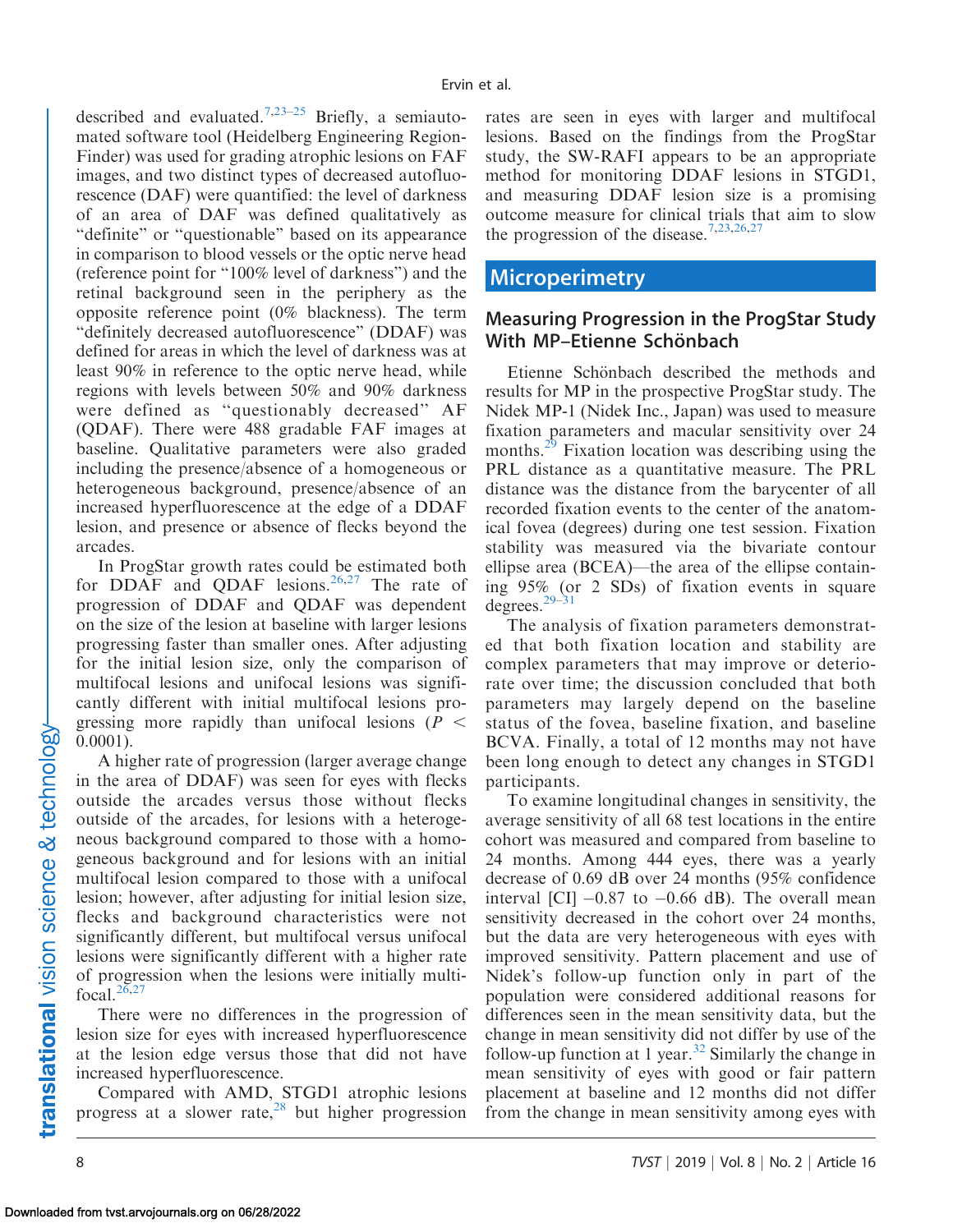|                                | Scotopic                                     | Mesopic<br>n/a                                   |  |
|--------------------------------|----------------------------------------------|--------------------------------------------------|--|
| Dark adaptation                | 30 minutes                                   |                                                  |  |
| Test pattern used              | 40 test points custom pattern                | Humphrey 10-2 (68 test points)                   |  |
| <b>Tested field</b>            | 2-10 degrees radius centered<br>on the fovea | $1\beta$ degrees radius centered<br>on the fovea |  |
| Test background color          | Red                                          | White                                            |  |
| Test stimulus color            | White                                        | White                                            |  |
| Filters used                   | Blue filter $+1$ Neutral density<br>filter   | No filters used                                  |  |
| Fixation target color          | White                                        | Red                                              |  |
| Fixation target size and shape | Circle                                       | Cross                                            |  |

|  | Table 3. Summary of Differences in Test Settings Between Scotopic and Mesopic Testing in ProgStar |  |  |  |  |
|--|---------------------------------------------------------------------------------------------------|--|--|--|--|
|--|---------------------------------------------------------------------------------------------------|--|--|--|--|

pattern placement graded as poor during at least one visit.<sup>32</sup>

ProgStar investigators also discussed the longitudinal changes in the scotoma edge as a potentially more sensitive measure than overall mean sensitivity. Due to the centrifugal expansion of STGD1, the investigators believed that the disease progression may be more measurable at the edge of the atrophic lesion. A computer program automatically identified the test locations defining the edge of the dense scotoma and calculated its average sensitivity. This analysis was limited to only eyes and visits in which follow-up mode of the Nidek MP-1 could be applied. At baseline ( $N = 368$  eyes) the scotoma edge mean sensitivity was  $9.36 \pm 4.7$  dB (SD). At 12 months (N = 352 eyes) the scotoma edge mean sensitivity was 6.52  $\pm$  5.0 dB, and the mean change in sensitivity after 12 months was higher in the scotoma edge (2.84 dB) than the average of the mean sensitivity of the entire test field (0.69 dB).

Fixation parameters revealed to be complex measures as in the ProgStar studies there were eyes with deterioration as well as eyes with improvement, so some eyes were stable while others were unstable over time. Clinically, fixation may be used to explain otherwise unexplained changes to an eye's functionality. Etienne Schönbach also suggested fixation as a meaningful secondary outcome in clinical trials.

Overall, mean sensitivity and deep scotoma count appear to be important longitudinal outcome measures, and the scotoma edge may be an even more sensitive measure in detecting changes over time. Optimal pattern placement and use of the follow-up function may further improve the quality of measurements.

## Scotopic Macular Functions as Assessed With MP 1 in Patients With Stargardt Disease Type 1: The SMART Study–Mohamed Ibrahim-Ahmed

Mohamed Ibrahim-Ahmed described the SMART Study, an ancillary study conducted in the ProgStar prospective cohort. The methods and baseline char-acteristics have been previously reported.<sup>[6](#page-13-0)</sup> The aim of the SMART Study was to characterize and assess changes in scotopic macular function and compare them to structural changes as determined by SD-OCT and FAF, as well as to mesopic macular function. The outcomes for the SMART study were mean sensitivity, fixation stability, and fixation location. The test settings and differences for mesopic and scotopic MP are described in Table 3.

Of the 488 eyes enrolled, 136 eyes received at least one set of mesopic and scotopic MP tests. Of these 136 eyes, 18 eyes were excluded from the SMART study analysis (11 due to a mislabeled filter and 7 with ungradable tests). Participants included in SMART were predominately female (52.5%), Caucasian (83.1%), with a mean age of 34.5 years. The duration of Stargardt symptoms was on average 10.2 years. The mean BCVA at baseline was approximately 20/ 100.

The mean sensitivity loss with scotopic MP was  $-1.42$  dB/year over 24 months ( $P < 0.001$ ) and mesopic MP mean sensitivity loss was  $-0.63$  dB/year  $(P < 0.001)$ .

The proportion of dense and relative scotomas increased over 24 months. The change in the proportion of dense scotoma points over 2 years was 4.2%/year for scotopic MP ( $P < 0.001$ ) and 1.8%/ year with mesopic MP ( $P < 0.01$ ). For relative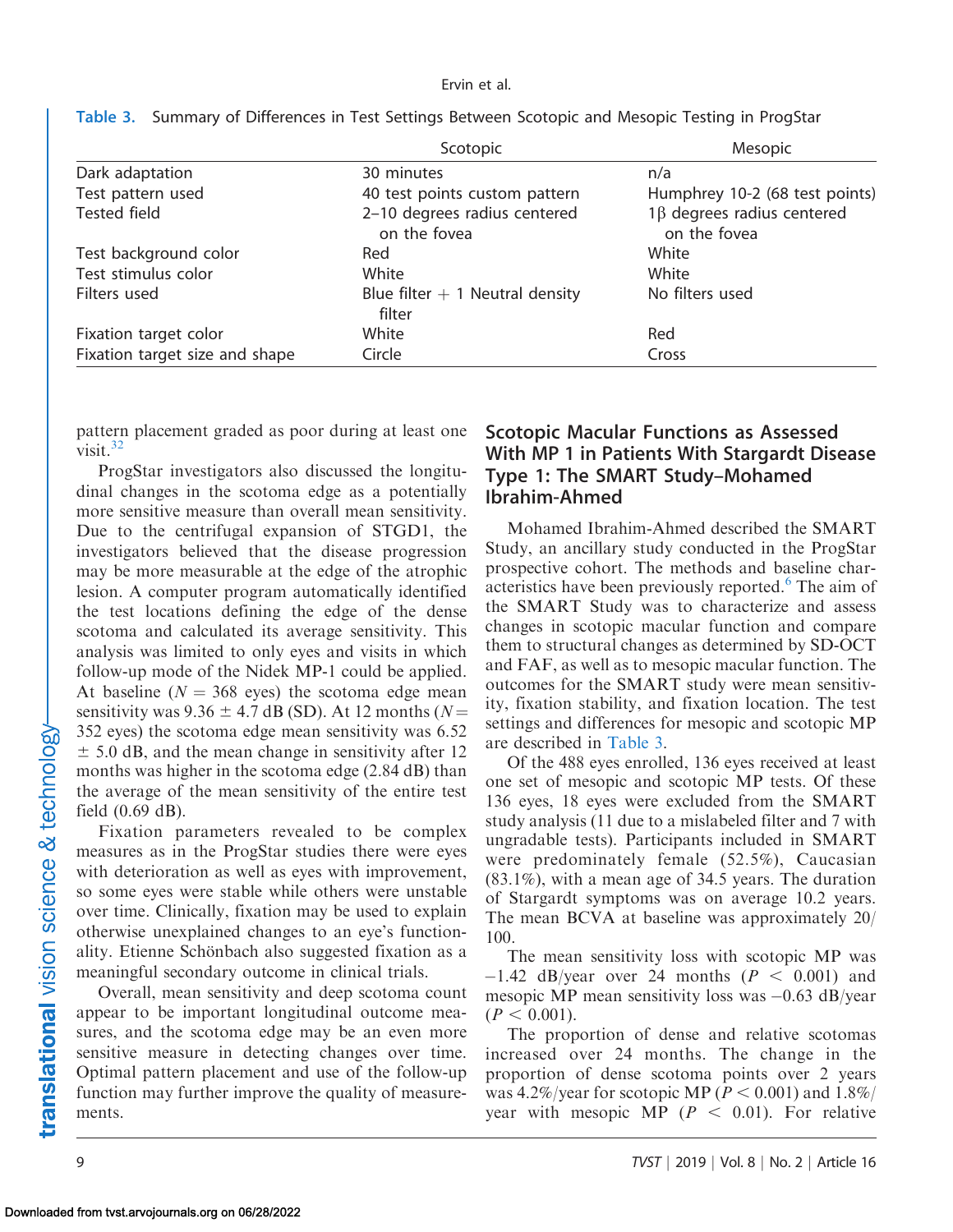scotomas, the change was 6.6%/year for scotopic MP  $(P < 0.001)$  and 2.3%/year for mesopic MP (P = 0.063). Normal sensitivity points decreased over 24 months for mesopic MP  $(-4.3\%/year; P < 0.001)$  and scotopic MP  $(-10.9\%/\text{year}; P < 0.001)$ .

There were no differences in the fixation location over 24 months for mesopic MP (0.16 degrees/year; P  $= 0.308$ ) or scotopic MP (-0.12 degrees/year; P = 0.467).

Both mesopic and scotopic MP detected changes in mean sensitivity and the proportion of scotomas. The trend was toward a more progressive decline in scotopic function than with mesopic function suggesting a more severe compromise of rods compared to cones. Scotopic MP may be more sensitive to detecting early functional changes consistent with STGD1.

### The Role of Reliability and Sensitivity in an Endpoint–Maureen Maguire

Maureen Maguire discussed the challenges in identifying endpoints with the focus on the importance of reliability and sensitivity of an endpoint. Desirable properties for outcome measures:

- Are objective
- Have scores on an interval scale to allow evaluation of progression
- Have known and low test-retest and interexaminer variability, that is, high reliability
- Are sensitive to change
- Have no floor or ceiling effects

Furthermore, there are additional challenges and requirements regarding the logistics of clinical trials in inherited retinal degenerations. The protocols must be standardized and accepted across participating clinical centers. Applied tests should have a reasonable testing time, especially in respect to possible fatigue and patient burden. Equally, the task difficulty for the patient and the required examiner skills should not be high. Overall, the costs should not exceed a reasonable limit.

During 2016 National Eye Institute (NEI) and FDA symposium on inherited retinal diseases a speaker from the FDA noted a strong preference for functional over anatomic endpoints and for outcomes that are clinically significant.<sup>3</sup>

There is a need to minimize the amount of time to assess whether a treatment is efficacious in the confines of a clinical trial. The key is to maximize the amount of progression while minimizing the sources of variability. When considering the mean change in an outcome over time, there are specific factors that increase the likelihood of detecting change in a shorter period. A larger sample size is desirable, but since STGD1 is a rare disease, the possibility of recruiting large samples of participants is low. Selecting fast progressors or patients with more homogeneous progression rates may result in a larger change in the placebo group (versus the treatment group), but these methods decrease the number of available patients who may be recruited and jeopardizes the generalizability of the trial. As well, faster progressing anatomic features may lack clinical significance. Ways to decrease measurement error include choosing measurements with less day-today variation (such as OCT measures versus visual acuity), with less variation and subjectivity introduced by the examiner, and decreasing image grading error. Side-by-side assessment of images that allow graders to examine images over many visits may enhance the ability to detect change more accurately when compared to grading of images from each imaging session independently. The result of side-by-side grading of images taken over time usually is increased accuracy in detecting change.

## Panel Discussion: What's the Best Endpoint for Measuring Treatment Efficacy in Stargardt Disease: OCT Versus FAF Versus MP

A panel discussion on the optimal endpoints for measuring treatment efficacy in STGD1 moderated by Neil Bressler concluded the meeting. Key points and conclusions are outlined in this section.

Retrospective data can provide some insight into the risk factors associated with fast progressors over a longer period of time, and this was the case for  $FAF<sup>26,27</sup>$  $FAF<sup>26,27</sup>$  $FAF<sup>26,27</sup>$  $FAF<sup>26,27</sup>$  $FAF<sup>26,27</sup>$  The limitations of selection bias and missing data may not make this the most informative source when compared to additional prospectively acquired data in the ProgStar cohort. Inconsistency in acquisition protocols at the participating clinical centers, for example, for MP, made such an approach not feasible for certain outcomes in ProgStar. Also, the low resolution of OCT images (usually taken with the ''high-speed mode'' rather the ''high resolution mode'' as used in ProgStar) was another limitation in grading retrospective data.

However, the findings of the retrospective chart review regarding changes in visual acuity could be confirmed by the prospective study as follows: (1) eyes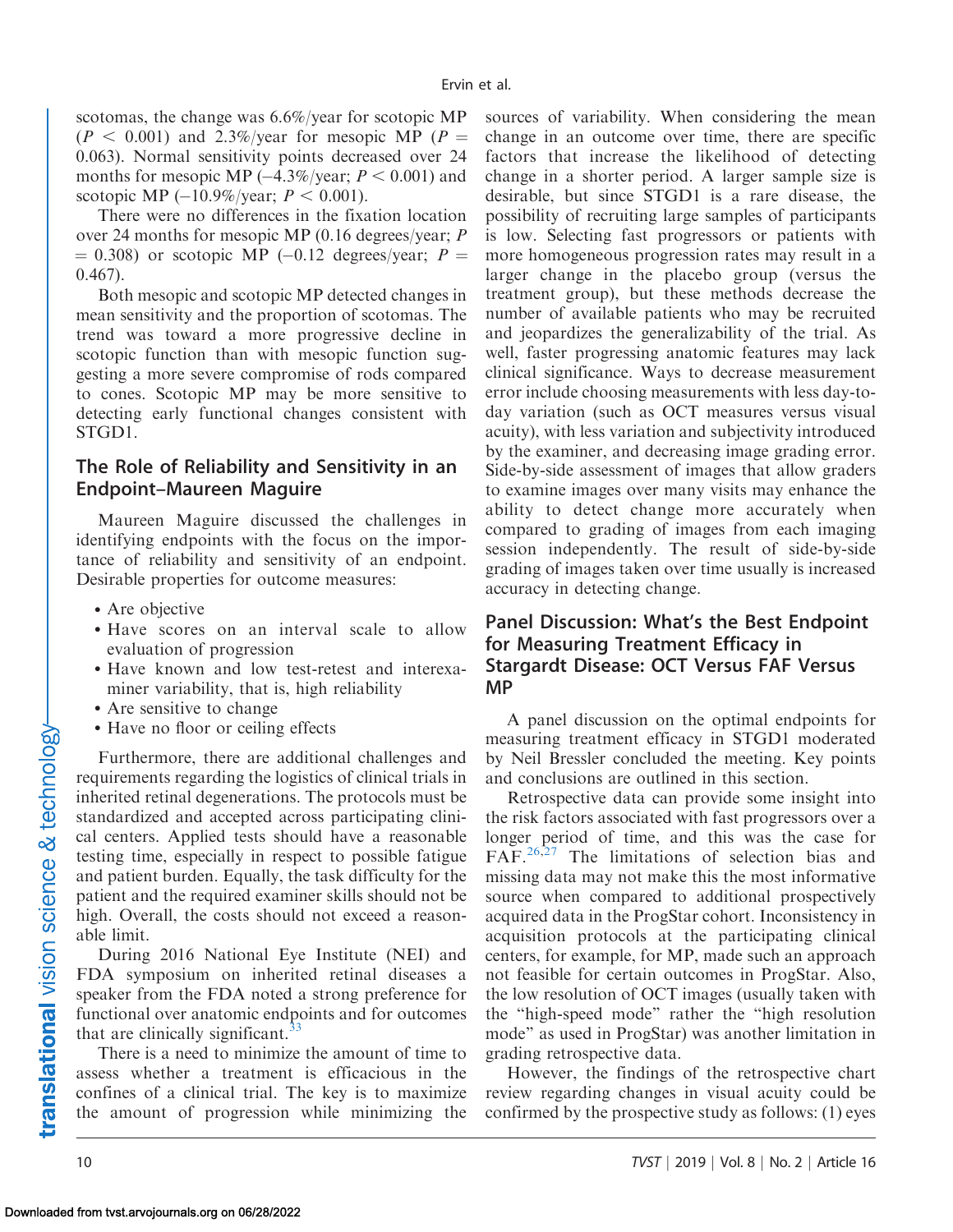with baseline VA better than or equal to  $20/25$  ( $N =$ 53) declined at a rate of  $\sim$ 1.0 line per year; (2) eyes with VA between 20/25 and 20/70 ( $N=65$ ) declined at a rate of  $\sim$ 0.9 lines per year; (3) eyes with VA between 20/70 and 20/200 ( $N = 163$ ) declined at a rate of 0.2 lines per year; and (4) eyes with VA worse than 20/200  $(n = 49)$ , improved at a rate of 0.5 lines per year.<sup>[34](#page-15-0)</sup> Similarly in the prospective study, overall the rate of BCVA loss was 0.55 (95% CI, 0.20–0.90) letters/year over the 2 years. Eyes with baseline BCVA worse than 20/200 showed an improvement of 0.65 (95% CI, 0.1– 1.2) letters/year. At baseline, the mean BCVA for eyes without a foveal lesion was 20/32, and their BCVA change rate over time was 0.1 (95% CI:  $-1.2$  to 1.35) letters/year ( $P = 0.89$ ). Eyes with a foveal lesion but having BCVA of 20/70 or better at baseline lost BCVA at a rate of 3 (95% CI, 1.5–4.4) letters/year ( $P$  $< 0.001$ ).<sup>35,36</sup> Therefore, VA is not a suitable outcome measure except for distinct subgroups, and alternative functional testing is necessary.

David Birch discussed repeatability and variability in MP. MP requires more time and expertise from the examiner than other tests that were performed in ProgStar. The initial difficulty in centering the pattern on the anatomical fovea was solved by the application of an OCT-guided software tool.<sup>[7](#page-13-0)</sup> Occasionally though, examiners faced the challenge that patients developed a new PRL during follow-up, moving some of the test loci out of the field of view. The inherent variability in MP is such that the significant change may not be achievable with 1 to 2 years of follow-up. As Etienne Schönbach described, MP may be useful for detecting sensitivity changes in transition zones (perilesional change versus overall mean sensitivity change) where patients might be expected to have the greatest rate of disease progression. Evolving technology should enhance the reliability of MP, as the next generation (MP3, Nidek) seems to be more reliable regarding frequency tracking and autocalibrating. Scotopic MP—though with promising preliminary results in STGD1—is subject to additional confounding factors such as the degree of light shielding within the test room and length of dark adaptation, that must be carefully controlled.

SriniVas Sadda focused on the validity of FAF as a monitoring tool for disease progression. It was previously applied and validated in dry  $\text{AMD}^{37}$  $\text{AMD}^{37}$  $\text{AMD}^{37}$  and especially DDAF lesions had excellent reproducibility. $23,24$  $23,24$  $23,24$  In contrast, lesions of QDAF, and here especially the poorly demarcated ones, turned out to have much lower reproducibility rates.<sup>[23,24](#page-14-0)</sup> However, these were intentionally graded and integrated into the ProgStar grading scheme, as these may represent earlier disease stages in which photoreceptors and RPE might be still amenable to rescue by gene augmentation or pharmacotherapy[.26,27](#page-14-0) The information gained from fundus photos are close enough to FAF to allow the acquisition of additional follow-up data at low cost and with minimal intervention (as it could be collected by smartphone) thereby lowering costs.[38](#page-15-0) SriniVas Sadda noted that the complexities of interpreting FAF lesions in STGD1 participants may be even more difficult with color fundus photos; indeed, FAF turned out to be helpful in distinguishing between dead/nonfunctioning RPE, living but depigmented RPE (RPE often release melanin granules upon injury), and yellowish coloration caused by flecks.<sup>[7,](#page-13-0)[39](#page-15-0)</sup>

It was concluded that the best structural outcomes are those that can be correlated with function. RPE thickness turned out not to be helpful, but looking at ISs and OSs (EZ zone) may be reasonable targets, especially if the FDA accepts these as surrogate endpoints.

Hendrik Scholl discussed the need to tailor endpoints for clinical trials to the target of the intervention. If the objective of the trial is to test a compound that is hypothesized to slow neurodegeneration, then there will be a different set of endpoints than if the objective was to assess improvement in visual function. $5$  If the treatment is hypothesized to slow progression but not necessarily improve visual function, then FAF may be suitable as a primary endpoint. If the treatment aims to improve visual function, then there is a need for functional endpoints. Structural changes as determined by OCT may result in changes in sensitivity determined by mesopic or scotopic MP. For a compound hypothesized to improve visual function and slow progression after successful phase II studies, FAF would be a suitable endpoint for phase III trials. With shorter follow-up time, OCT may be preferred, and MP would also be included. However, in a clinical trial there will be likely a single primary outcome, but when assessing the evidence for determining the efficacy of a treatment, it will be the totality of the evidence that weighs heavily on the assessment of efficacy and the decision to approve the candidate compound. With that in mind, including MP, functional outcomes and retinal imaging outcomes and their correlation would be important. There is the need to carefully look at imaging outcomes and to consider which combination of factors is important. It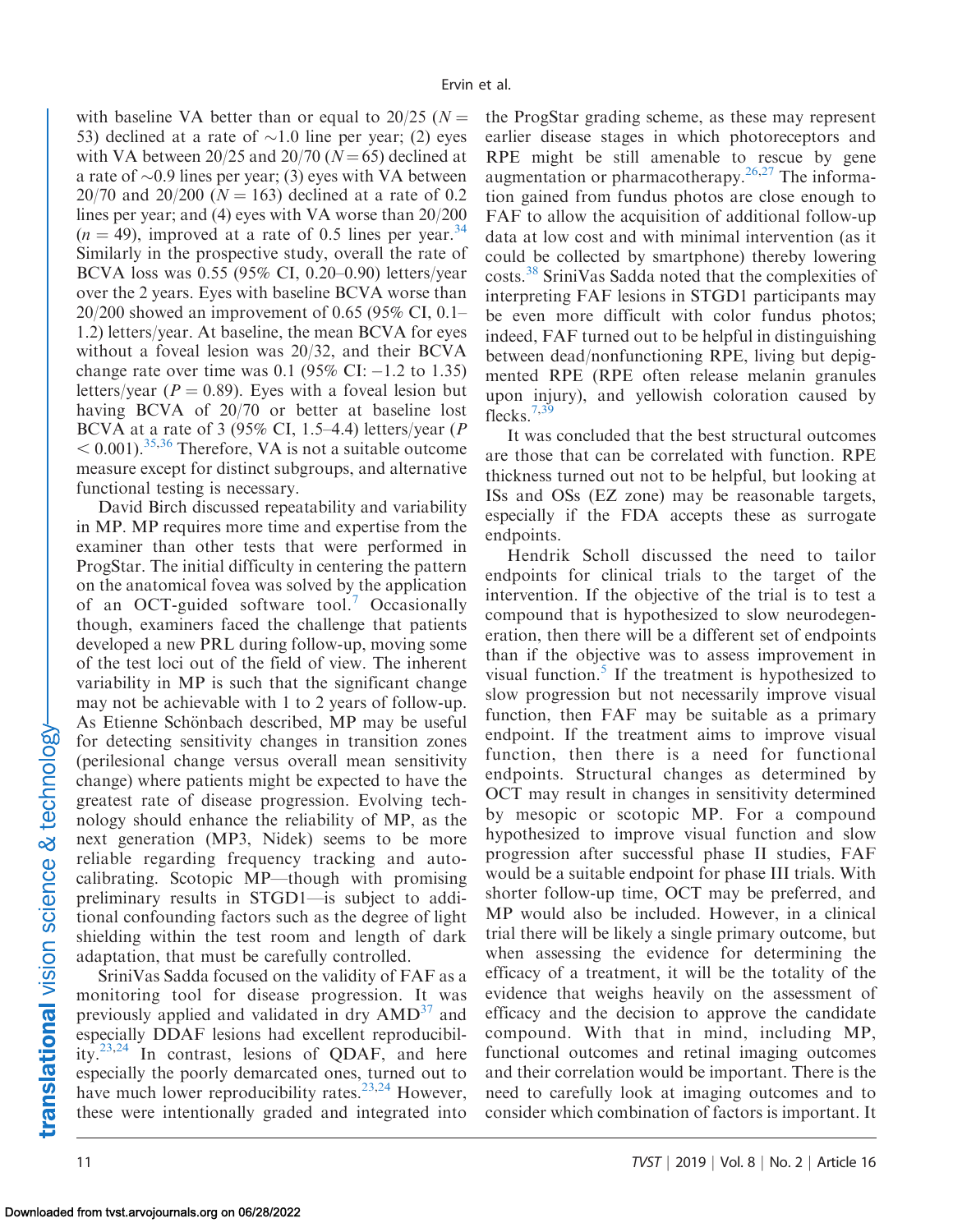seems critical to have the best information, and so limiting to one outcome may not be necessary.

At the conclusion, Frederick Ferris noted that factors associated with deleterious outcomes 3 or more years after the last follow-up in ProgStar would be helpful for selecting optimal outcomes, for instance, how EZ changes translate into functional changes over time. Hendrik Scholl also mentioned extrapolating evidence from other retinal disorders like AMD or from glaucoma as well, as slowing down neurodegeneration is important and this is not different from glaucoma.

In summary, the ProgStar workshop helped to identify key points and challenges in identifying potential endpoints for the upcoming clinical trials for treatment approaches in STGD1, but also potentially other macular and retinal dystrophies.

## Acknowledgments

Workshop organized and sponsored by the Foundation Fighting Blindness Clinical Research Institute (FFBCRI).

The authors thank Neil Bressler, MD, for his contributions as the moderator of the ProgStar workshop panel discussion.

The ProgStar Study Group consists of the Chair's Office, nine clinics, two resource centers, and two affiliated centers with the following members:

### Chair's Office

Hendrik P.N. Scholl, MD Rupert W. Strauss, MD Yulia Wolfson, MD Millena Bittencourt, MD Syed Mahmood Shah, MD Mohamed Ahmed, MD Etienne Schönbach, MD Kaoru Fujinami, MD, PhD

### Cole Eye Institute, Cleveland, Ohio

Elias Traboulsi, MD Justis Ehlers, MD Meghan Marino, MS Susan Crowe, BS Rachael Briggs, COA Angela Borer, BS Anne Pinter, CRA Tami Fecko Nikki Burgnoni, MS

## Greater Baltimore Medical Center, Towson, Maryland Janet S. Sunness, MD

Carol Applegate, MLA, COT Leslie Russell, MAc

Moorfields Eye Hospital, London, England Michel Michaelides, MD Simona Degli Esposti, MD Anthony Moore Andrew Webster, MD Sophie Connor, BSc Jade Barnfield, BA Zaid Salchi, MD Clara Alfageme, MD Victoria McCudden Maria Pefkianaki, MD Jonathan Aboshiha, MA, MB Gerald Liew Graham Holder, PhD Anthony Robson, PhD Alexa King, BA Daniela Ivanova Cajas Narvaez, MSc Katy Barnard, BS Catherine Grigg, BSc Hannah Dunbar, PhD Yetunde Obadeyi Karine Girard-Claudon, MST Hilary Swann, BSc Avani Rughani, BSc Charles Amoah, NVQ Dominic Carrington Kanom Bibi, BSc Emerson Ting Co, DMD Mohamed Nafaz Illiyas Hamida Begum, BSc Andrew Carter, BSc Anne Georgiou, PhD Selma Lewism BSc Saddaf Shaheen, PGDip, BSc Harpreet Shinmar, MSc Linda Burton, BSc

## Moran Eye Center, Salt Lake City, Utah

Paul Bernstein, MD, PhD Kimberley Wegner, BS Briana Lauren Sawyer, MS Bonnie Carlstrom, COA Kellian Farnsworth, COA Cyrie Fry, AS, CRA, OCT-C Melissa Chandler, BS, CRC, OCT-a Glen Jenkins, BS, COA, CRC, OCT-a Donnel Creel, PhD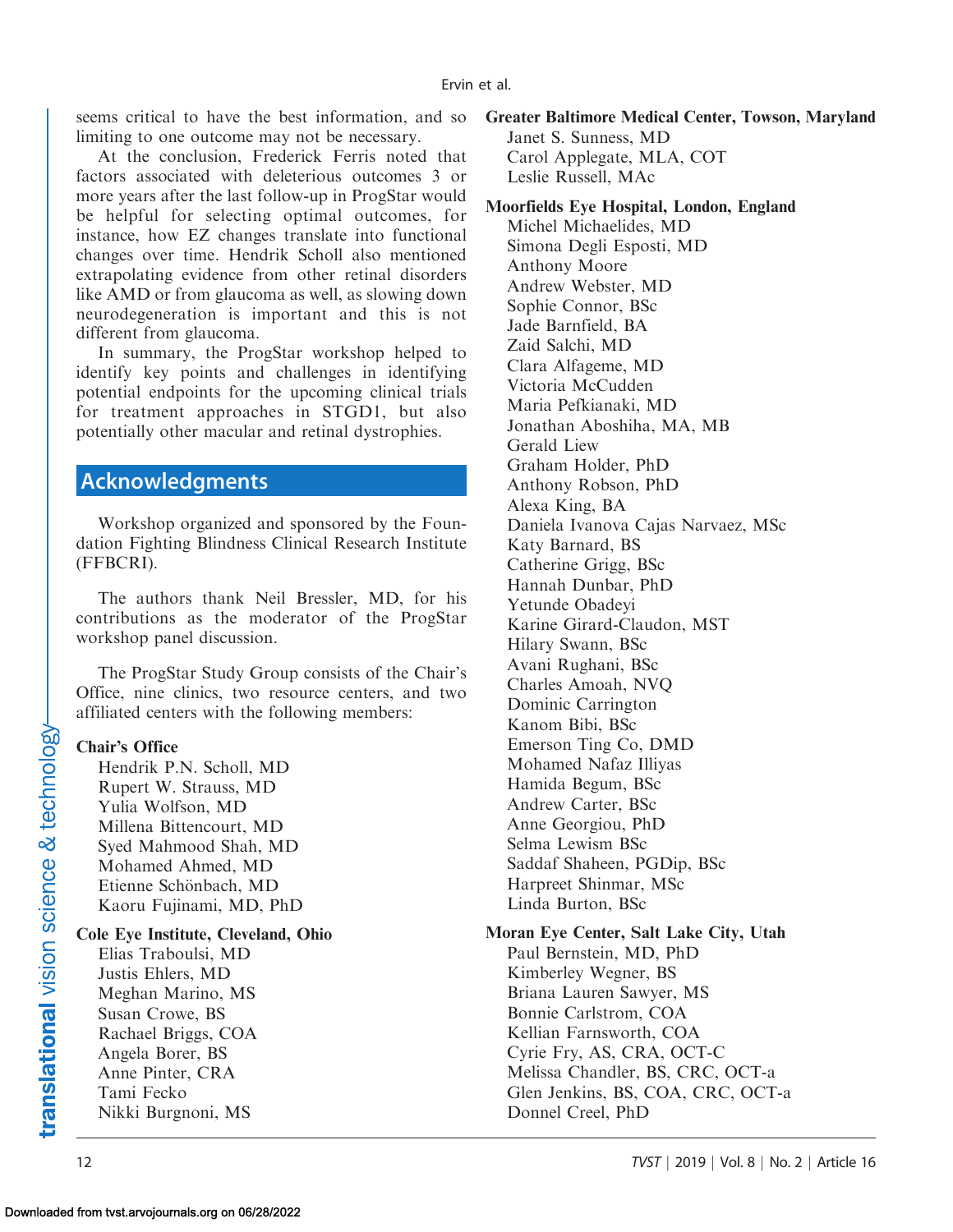Retina Foundation of the Southwest, Dallas, Texas David Birch, PhD Yi-Zhong Wang, PhD Luis Rodriguez, BS Kirsten Locke, BS Martin Klein, MS Paulina Mejia, BS Scheie Eye Institute, Philadelphia, Pennsylvania Artur V. Cideciyan, PhD Samuel G. Jacobson, MD, PhD Sharon B. Schwartz, MS, CGC Rodrigo Matsui, MD Michaela Gruzensky, MD Jason Charng, OD, PhD Alejandro J. Roman, MS University of Tübingen, Tübingen, Germany Eberhart Zrenner, PhD Fadi Nasser, MD Gesa Astrid Hahn, MD Barbara Wilhelm, MD Tobias Peters, MD Benjamin Beier, BSc Tilman Koenig Susanne Kramer, Dipl. Biol. The Vision Institute, Paris, France José-Alain Sahel, MD Saddek Mohand-Said, MD, PhD Isabelle Audo, MD, PhD Caroline Laurent-Coriat, MD Ieva Sliesoraityte, MD, PhD Christina Zeitz, PhD Fiona Boyard, BS Minh Ha Tran, BS Mathias Chapon, COT Céline Chaumette, COT Juliette Amaudruz, COT Victoria Ganem, COT Serge Sancho, COT Aurore Girmens, COT The Wilmer Eye Institute, Baltimore, Maryland Hendrik P.N. Scholl, MD Rupert W. Strauss, MD Yulia Wolfson, MD Syed Mahmood Shah, MD Mohamed Ahmed, MD Etienne Schönbach, MD Robert Wojciechowski, PhD Shazia Khan, MD David G. Emmert, BA Dennis Cain, CRA

Mark Herring, CRA Jennifer Bassinger, COA Lisa Liberto, COA Dana Center Data Coordinating Center Sheila West, PhD Ann-Margret Ervin, PhD Beatriz Munoz, MS Xiangrong Kong, PhD Kurt Dreger, BS Jennifer Jones, BA Doheny Image Reading Center Srinivas Sadda, MD Michael S. Ip, MD Anamika Jha, MBS Alex Ho, BS Brendan Kramer, BA Ngoc Lam, BA Rita Tawdros, BS Yong Dong Zhou, MD, PhD Johana Carmona, HS Akihito Uji, MD, PhD Amirhossein Hariri, MD Amy Lock, BS Anthony Elshafei, BS Anushika Ganegoda, BS Christine Petrossian, BS Dennis Jenkins, MPH Edward Strnad, BS Elmira Baghdasaryan, MD Eric Ito, OD Feliz Samson, BS Gloria Blanquel, BS Handan Akil, MD, FEBOpht Jhanisus Melendez, MS Jianqin Lei, MD Jianyan Huang, MD, PhD Jonathan Chau, BS Khalil G. Falavarjani, MD Kristina Espino, BS Manfred Li, BS Maria Mendoza, BS Muneeswar Gupta Nittala, MPhil Opt Netali Roded, BS Nizar Saleh, MD Ping Huang, MD, PhD Sean Pitetta, BS Siva Balasubramanian, MD, PhD Sophie Leahy, BA Sowmya J. Srinivas, MBBS Swetha B. Velaga, B Opt Teresa Margaryan, BA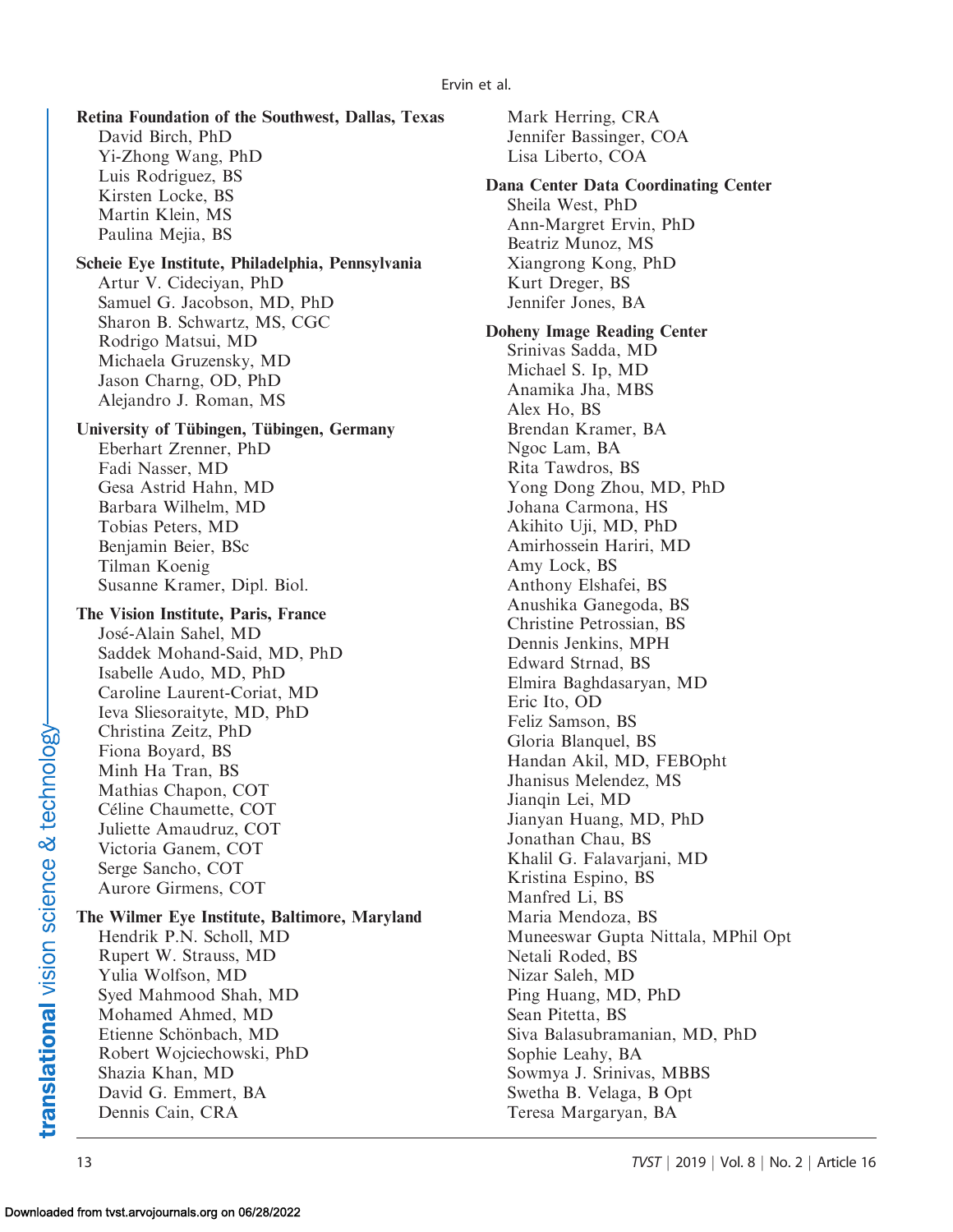<span id="page-13-0"></span>Tudor Tepelus, PhD Tyler Brown, BS Wenying Fan, MD Yamileth Murillo, BA Yue Shi, MD, PhD Katherine Aguilar, BS Cynthia Chan, BS Lisa Santos, HS Brian Seo, BA Christopher Sison, BS Silvia Perez, BS Stephanie Chao, HS Kelly Miyasato, MPH Julia Higgins, MS Zoila Luna, MHA Anita Menchaca, BS Norma Gonzalez, MA Vicky Robledo, BS Karen Carig, BS Kirstie Baker, HS David Ellenbogen, BS Daniel Bluemel, AA Theo Sanford, BS Daisy Linares, HS Mei Tran, BA Lorane Nava, HS Michelle Oberoi, BS Mark Romero, HS Vivian Chiguil, HS Grantley Bynum-Bain, BA Monica Kim, BS Carolina Mendiguren, MEM Xiwen Huang, MPH Monika Smith, HS

Disclosure: A.-M. Ervin, R.W. Strauss, M.I. Ahmed, D. Birch, Nightstar, Allergan, Applied Genetic Technologies Corporation, 4D Molecular Therapeutics, Inc., ProQR Therapeutics (F), Nightstar, Inc., Applied Genetic Technologies Corporation, Nacuity Pharmaceuticals, Editas Medicine, Inc., Acucela (C); J. Cheetham, F.L. Ferris, M.S. Ip, G.J. Jaffe, M.G. Maguire, E.M. Schönbach, Leopoldina Fellowship Program Grant (F); S.R. Sadda, S.K. West, H.P.N. Scholl, Pharma Research & Early Development of F. Hoffmann-La Roche Ltd, Vision Medicines, Inc., Acucela Inc.; Aegerion Pharmaceuticals (Novelion Therapeutics), Kinarus AG, NightstaRx Ltd., Ophthotech Corporation, Spark Therapeutics England, Ltd. (F). H.P.N. Scholl is codirector of the Institute of Molecular and Clinical Ophthalmology Basel (IOB), which is constituted as a

nonprofit foundation and receives funding from the University of Basel, the University Hospital Basel, Novartis, and the government of Basel-Stadt (F), Shulsky Foundation, National Centre of Competence in Research Molecular Systems Engineering (University of Basel and ETH Zürich), Swiss National Science Foundation, Wellcome Trust, Boehringer Ingelheim Pharma GmbH & Co. KG; Gerson Lehrman Group, Guidepoint, Astellas Institute for Regenerative Medicine, Gensight Biologics, Intellia Therapeutics, Inc., Ionis Pharmaceuticals, Inc., ReNeuron Group Plc/ Ora Inc; Genentech Inc./F. Hoffmann-La Roche Ltd, ReNeuron Group Plc/Ora Inc., Novo Nordisk (C)

## References

- 1. Allikmets R, Singh N, Sun H, et al. A photoreceptor cell-specific ATP-binding transporter gene (ABCR) is mutated in recessive Stargardt macular dystrophy. Nat Genet. 1997;15:236–246.
- 2. Tanna P, Strauss RW, Fujinami K, Michaelides M. Stargardt disease: clinical features, molecular genetics, animal models and therapeutic options. Br J Ophthalmol. 2017;101:25–30.
- 3. Khan KN, Kasilian M, Mahroo OAR, et al. Early patterns of macular degeneration in AB-CA4-associated retinopathy. Ophthalmology. 2018;125:735–746.
- 4. Hussain RM, Ciulla TA, Berrocal AM, Gregori NZ, Flynn HW Jr, Lam BL. Stargardt macular dystrophy and evolving therapies. Expert Opin Biol Ther. 2018;18:1049–1059.
- 5. Scholl HP, Strauss RW, Singh MS, et al. Emerging therapies for inherited retinal degeneration. Sci Transl Med. 2016;8:368rv366.
- 6. Strauss RW, Kong X, Bittencourt MG, et al. Scotopic Microperimetric Assessment of Rod Function in Stargardt Disease (SMART) Study: design and baseline characteristics (report no. 1). Ophthalmic Res. 2018;1–8.
- 7. Strauss RW, Ho A, Munoz B, et al. The Natural History of the Progression of Atrophy Secondary to Stargardt Disease (ProgStar) Studies: design and baseline characteristics: ProgStar report no. 1. Ophthalmology. 2016;123:817–828.
- 8. Sadda SR, Guymer R, Holz FG, et al. Consensus definition for atrophy associated with age-related macular degeneration on OCT: classification of atrophy report 3. Ophthalmology. 2018;125:537– 548.
- 9. Strauss RW, Munoz B, Wolfson Y, et al. Assessment of estimated retinal atrophy progres-

translational vision science & technology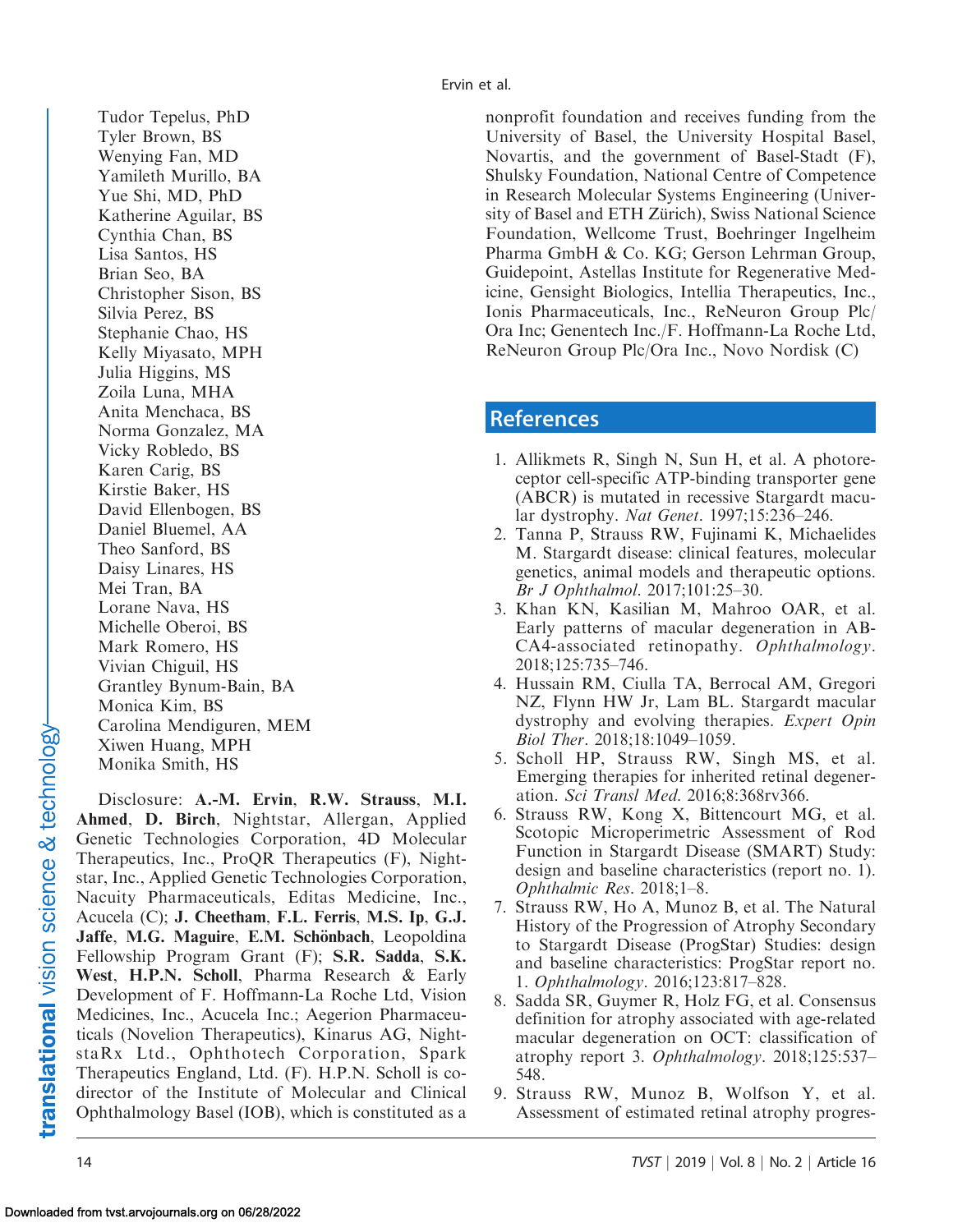<span id="page-14-0"></span>sion in Stargardt macular dystrophy using spectral-domain optical coherence tomography. Br J Ophthalmol. 2016;100:956–962.

- 10. Han IC, Jaffe GJ. Evaluation of artifacts associated with macular spectral-domain optical coherence tomography. Ophthalmology. 2010; 117:1177–1189.
- 11. Huang WC, Cideciyan AV, Roman AJ, et al. Inner and outer retinal changes in retinal degenerations associated with ABCA4 mutations. Invest Ophthalmol Vis Sci. 2014;55:1810–1822.
- 12. Mukherjee D, Lad EM, Vann RR, et al. Correlation between macular integrity assessment and optical coherence tomography imaging of ellipsoid zone in macular telangiectasia type 2. Invest Ophthalmol Vis Sci. 2017;58:BIO291– BIO299.
- 13. Chew EY, Clemons TE, Jaffe GJ; Macular Telangiectasia Type 2-Phase 2 CNTF Research Group, et al. Effect of ciliary neurotrophic factor on retinal neurodegeneration in patients with macular telangiectasia type 2: a randomized clinical trial. Ophthalmology. 2019;126:540–549.
- 14. Loo J, Fang L, Cunefare D, Jaffe GJ, Farsiu S. Deep longitudinal transfer learning-based automatic segmentation of photoreceptor ellipsoid zone defects on optical coherence tomography images of macular telangiectasia type 2. Biomed Opt Express. 2018;9:2681–2698.
- 15. Murthy RK, Haji S, Sambhav K, Grover S, Chalam KV. Clinical applications of spectral domain optical coherence tomography in retinal diseases. Biomed J. 2016;39:107–120.
- 16. Georgiou M, Kalitzeos A, Patterson EJ, Dubra A, Carroll J, Michaelides M. Adaptive optics imaging of inherited retinal diseases. Br J Ophthalmol. 2018;102:1028–1035.
- 17. Spaide RF, Fujimoto JG, Waheed NK, Sadda SR, Staurenghi G. Optical coherence tomography angiography. Prog Retin Eye Res. 2018;64:1–55.
- 18. Pellegrini M, Acquistapace A, Oldani M, et al. Dark atrophy: an optical coherence tomography angiography study. Ophthalmology. 2016;123: 1879–1886.
- 19. Cense B, Chen TC, Nassif N, et al. Ultra-high speed and ultra-high resolution spectral-domain optical coherence tomography and optical Doppler tomography in ophthalmology. Bull Soc Belge Ophtalmol. 2006;123–132.
- 20. Ji Z, Chen Q, Niu S, Leng T, Rubin DL. Beyond retinal layers: a deep voting model for automated geographic atrophy segmentation in SD-OCT images. Transl Vis Sci Technol. 2018;7:1.
- 21. Treder M, Lauermann JL, Eter N. Deep learningbased detection and classification of geographic atrophy using a deep convolutional neural network classifier. Graefes Arch Clin Exp Ophthalmol. 2018;256:2053–2060.
- 22. Cideciyan AV, Swider M, Aleman TS, et al. Reduced-illuminance autofluorescence imaging in ABCA4-associated retinal degenerations. J Opt Soc Am A Opt Image Sci Vis. 2007;24:1457–1467.
- 23. Strauss RW, Munoz B, Jha A, et al. Comparison of short-wavelength reduced-illuminance and conventional autofluorescence imaging in Stargardt macular dystrophy. Am J Ophthalmol. 2016;168:269–278.
- 24. Kuehlewein L, Hariri AH, Ho A, et al. Comparison of manual and semiautomated fundus autofluorescence analysis of macular atrophy in Stargardt disease phenotype. Retina. 2016;36: 1216–1221.
- 25. Strauss RW, Munoz B, Ahmed MI, et al. The Progression of the Stargardt Disease Type 4 (ProgStar-4) Study: design and baseline characteristics (ProgStar-4 report no. 1). Ophthalmic Res. 2018;1–10.
- 26. Strauss RW, Munoz B, Ho A, et al. Progression of Stargardt disease as determined by fundus autofluorescence in the retrospective progression of Stargardt Disease Study (ProgStar report no. 9). JAMA Ophthalmol. 2017;135:1232–1241.
- 27. Strauss RW, Munoz B, Ho A, et al. Incidence of atrophic lesions in Stargardt Disease in the Progression of Atrophy Secondary to Stargardt Disease (ProgStar) Study: report no. 5. JAMA Ophthalmol. 2017;135:687–695.
- 28. Lindner M, Lambertus S, Mauschitz MM, et al. Differential disease progression in atrophic agerelated macular degeneration and late-onset Stargardt disease. Invest Ophthalmol Vis Sci. 2017;58:1001–1007.
- 29. Schönbach EM, Ibrahim MA, Strauss RW, et al. Fixation location and stability using the MP-1 microperimeter in Stargardt disease. ProgStar report no. 3. Ophthlamol Retina. 2016;1:68–76.
- 30. Schonbach EM, Ibrahim MA, Kong X, et al. Metrics and acquisition modes for fixation stability as a visual function biomarker. Invest Ophthalmol Vis Sci. 2017;58:BIO268–BIO276.
- 31. Schonbach EM, Wolfson Y, Strauss RW, et al. Macular sensitivity measured with microperimetry in Stargardt disease in the Progression of Atrophy Secondary to Stargardt Disease (Prog-Star) Study: report no. 7. JAMA Ophthalmol. 2017;135:696–703.